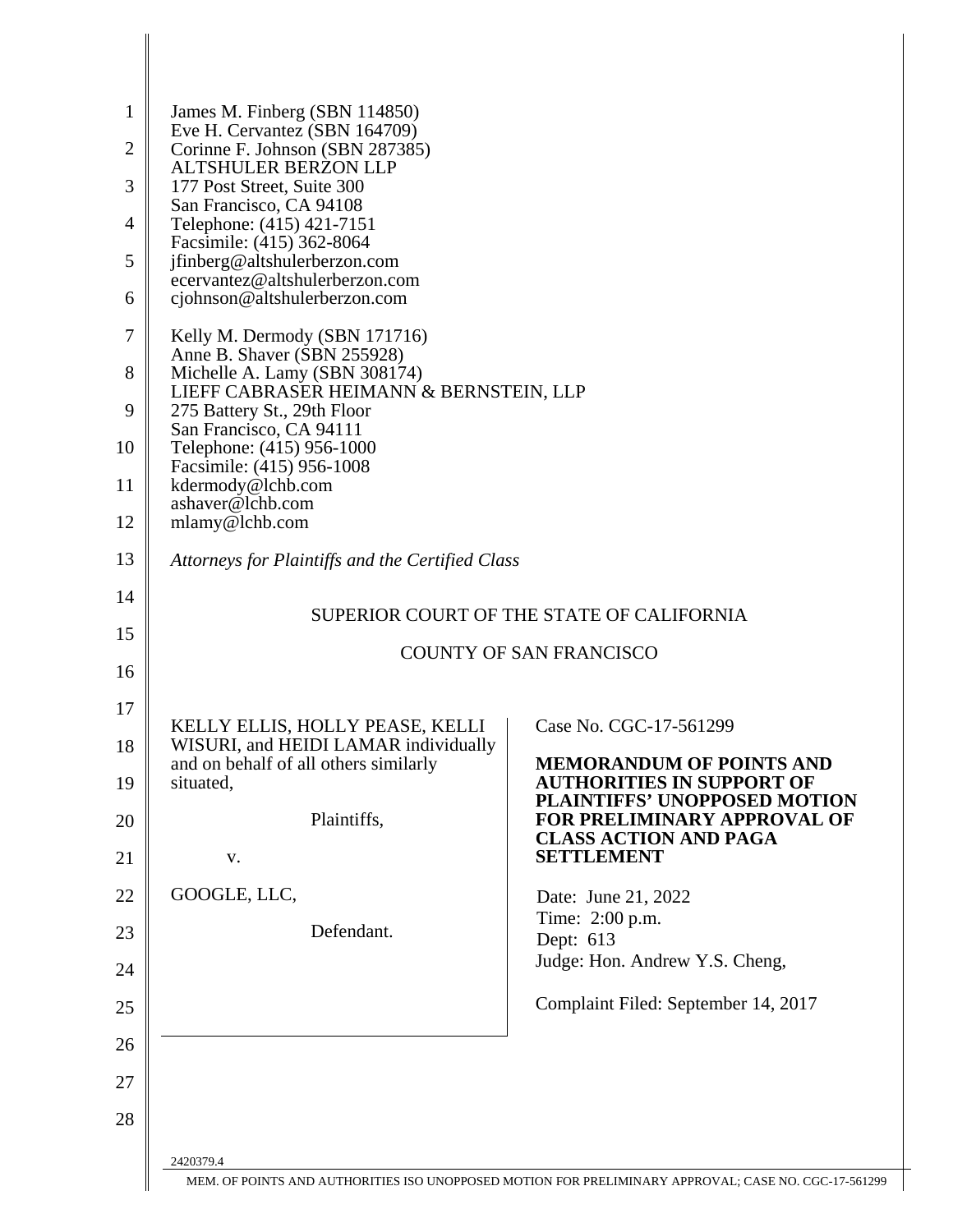|       |                 |                                                                            | <b>Page</b> |
|-------|-----------------|----------------------------------------------------------------------------|-------------|
| I.    |                 |                                                                            |             |
| II.   |                 |                                                                            |             |
| III.  |                 |                                                                            |             |
|       | A.              |                                                                            |             |
|       | <b>B.</b>       |                                                                            |             |
|       | $\mathbf{C}$ .  |                                                                            |             |
|       | D.              |                                                                            |             |
|       | E.              |                                                                            |             |
|       | F.              |                                                                            |             |
|       | G.              |                                                                            |             |
| IV.   |                 |                                                                            |             |
| V.    |                 | THE SETTLEMENT IS FAIR, ADEQUATE, AND REASONABLE 16                        |             |
|       | A.              |                                                                            |             |
|       | <b>B.</b>       | Sufficient Discovery Occurred to Allow Counsel and the Court to            |             |
|       | C.              | Settlement Is Appropriate in Light of the Strength of Plaintiffs' Case and |             |
|       | D.              | The Settlement Provides Substantial Monetary Relief to Class Members  20   |             |
|       | E.              | The Settlement's Programmatic Non-Monetary Terms Are of Significant        |             |
|       | F.              |                                                                            |             |
| VI.   |                 | THE PROPOSED NOTICE APPRISES CLASS MEMBERS OF THEIR RIGHTS                 |             |
| VII.  |                 | THE PROPOSED PLAN OF ALLOCATION IS APPROPRIATE 24                          |             |
|       | A.              | The Distribution of the Net Settlement Fund Is Appropriate and Fair  24    |             |
|       | <b>B.</b>       |                                                                            |             |
|       | $\mathcal{C}$ . | The Class Representative Service Awards Are Appropriate and Fair  26       |             |
|       | D.              | The Proposed Award of Attorneys' Fees and Costs Are Appropriate and        |             |
| VIII. |                 |                                                                            |             |
| IX.   |                 |                                                                            |             |
|       |                 |                                                                            |             |
|       |                 | $-2-$                                                                      |             |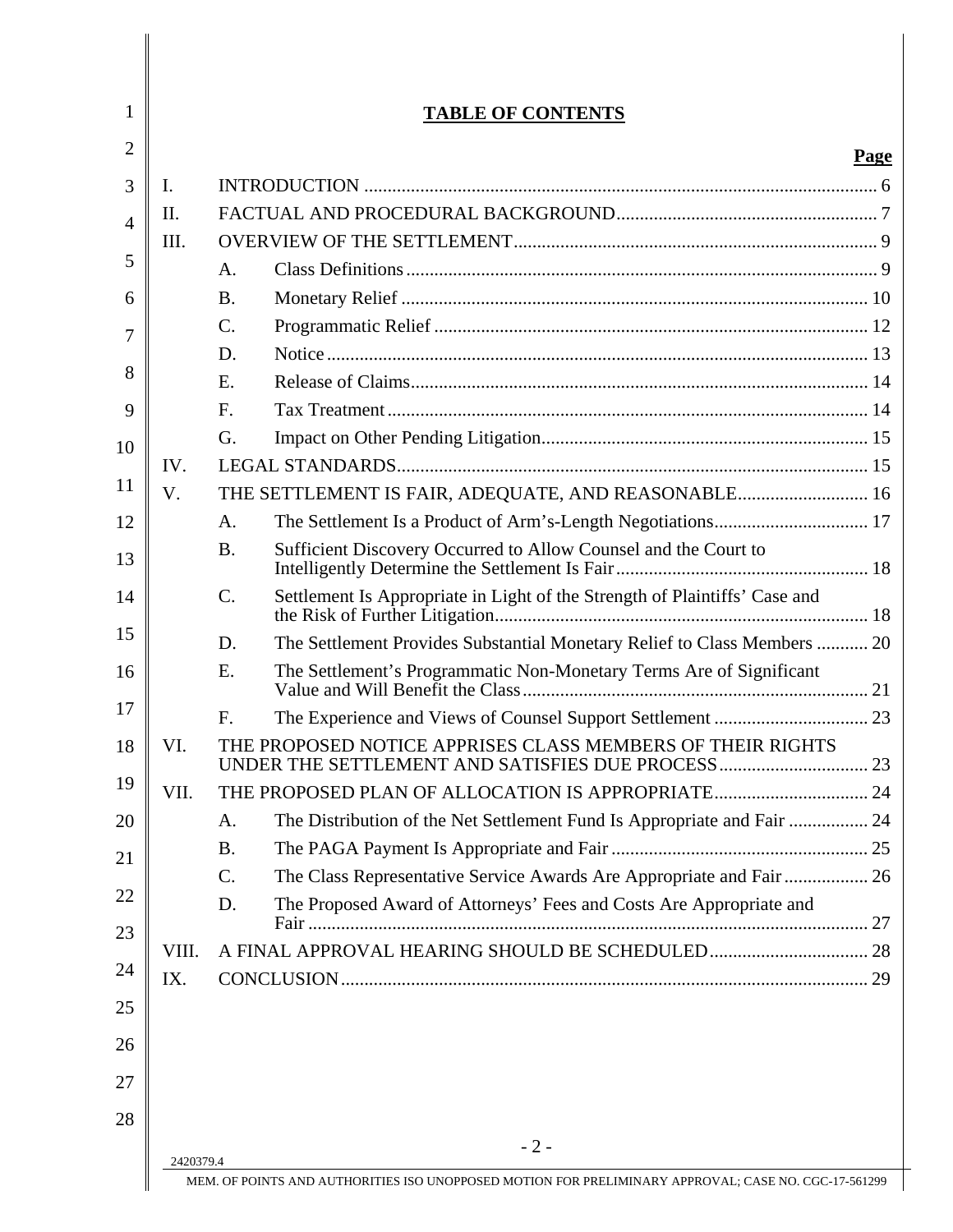### **TABLE OF AUTHORITIES**

1

| 2        | <b>Page</b>                                               |
|----------|-----------------------------------------------------------|
| 3        | <b>Cases</b>                                              |
| 4        | 7-Eleven Owners for Fair Franchising v. Southland Corp.,  |
| 5        | Acosta v. Trans Union, LLC,                               |
| 6<br>7   | Air Line Stewards, etc., Local 550 v. Am. Airlines, Inc., |
| 8        | Arias v. Superior Court,                                  |
| 9        | Bell v. Farmers Ins. Exchange,                            |
| 10       | Branner v. Covenant Aviation Security LLC,                |
| 11<br>12 | Calibuso v. Bank of America,                              |
| 13       | California v. Levi Strauss & Co.,                         |
| 14       | Cartt v. Superior Court,                                  |
| 15       | Cellphone Termination Fee Cases,                          |
| 16       | City & County of San Francisco v. Sweet,                  |
| 17<br>18 | Clark v. Am. Residential Servs. LLC,                      |
| 19       | Consumer Privacy Cases,                                   |
| 20       | Cuenca v. Kaiser Permanente,                              |
| 21       | Dunk v. Ford Motor Co.,                                   |
| 22<br>23 | Ebarle v. Lifelock, Inc.,                                 |
| 24       | Ellis v. Costco Wholesale Corp.,                          |
| 25       | In re Bluetooth Headset Prod. Liab. Litig.,               |
| 26       | In re Currency Conversion Fee Antitrust Litig.,           |
| 27<br>28 | In re High-Tech Emp. Antitrust Litig.,                    |
|          | $-3-$<br>2420379.4                                        |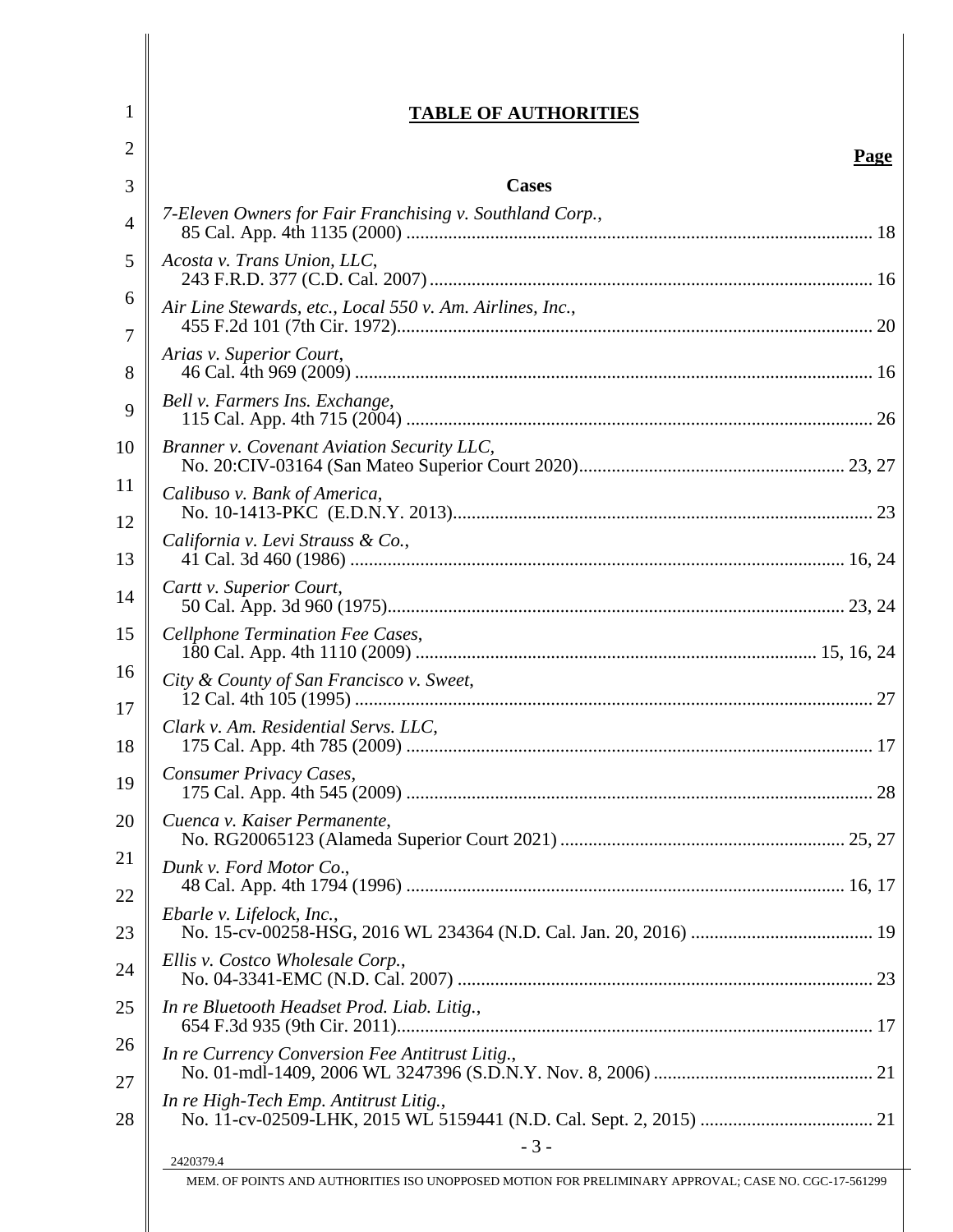| 1        | <b>TABLE OF AUTHORITIES</b>                                                                                         |
|----------|---------------------------------------------------------------------------------------------------------------------|
| 2        | (continued)<br>Page                                                                                                 |
| 3        | In re Linkedin User Priv. Litig.,                                                                                   |
| 4        | In re Mego Fin. Corp. Sec. Litig.,                                                                                  |
| 5<br>6   | In re Omnivision Techs., Inc.,                                                                                      |
| 7        | In re Toys R Us-Delaware, Inc.-Fair & Accurate Credit Transactions Act (FACTA) Litig.,                              |
| 8        | Kullar v. Foot Locker Retail, Inc.,                                                                                 |
| 9<br>10  | Laffitte v. Robert Half Int'l Inc.,                                                                                 |
| 11       | Lerma v. Schiff Nutrition Int'l, Inc.,                                                                              |
| 12       | Linney v. Cellular Alaska P'ship,                                                                                   |
| 13       | Mallick v. Superior Ct.,                                                                                            |
| 14<br>15 | Marolda v. Symantec Corp.,                                                                                          |
| 16       | Moniz v. Adecco USA, Inc.,                                                                                          |
| 17<br>18 | Moore v. PetSmart, Inc.,<br>No. 5:12-CV-03577-EJD, 2015 WL 5439000 (N.D. Cal. Aug. 4, 2015), aff'd,                 |
| 19       | Nat'l Rural Telecomm. Coop. v. DIRECTV, Inc.,                                                                       |
| 20       | Officers for Just. v. Civ. Serv. Comm'n of City & Cty. of San Francisco,                                            |
| 21       | Pan v. Qualcomm,                                                                                                    |
| 22<br>23 | Reed v. 1-800 Contacts, Inc.,                                                                                       |
| 24       | Romero v. Securus Techs., Inc.,                                                                                     |
| 25       | Singh v. Roadrunner Intermodal Servs., LLC,                                                                         |
| 26       | Smith v. CRST Van Expedited, Inc.,                                                                                  |
| 27<br>28 | Van Vranken v. Atlantic Richfield Co.,                                                                              |
|          | $-4-$                                                                                                               |
|          | 2420379.4<br>PLAINTIFFS' MEM. OF POINTS AND AUTHORITIES ISO MOTION FOR PRELIMINARY APPROVAL; CASE NO. CGC-17-561299 |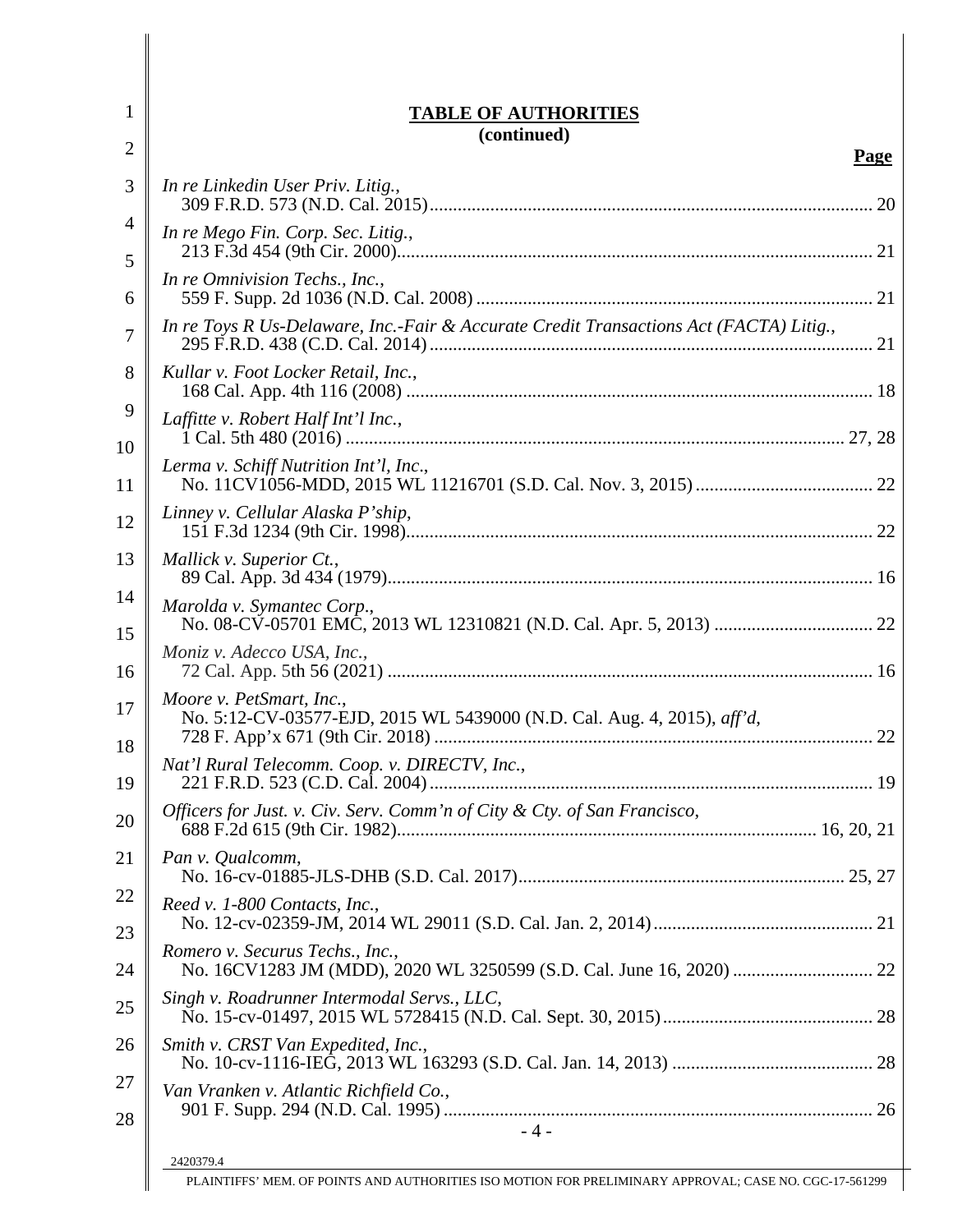| 1  | <b>TABLE OF AUTHORITIES</b>                                                                                         |  |
|----|---------------------------------------------------------------------------------------------------------------------|--|
| 2  | (continued)<br>Page                                                                                                 |  |
| 3  | Vizcaino v. Microsoft Corp.,                                                                                        |  |
| 4  | Wershba v. Apple Computer, Inc.,                                                                                    |  |
| 5  |                                                                                                                     |  |
| 6  | <b>Statutes</b>                                                                                                     |  |
| 7  |                                                                                                                     |  |
| 8  |                                                                                                                     |  |
|    |                                                                                                                     |  |
| 9  |                                                                                                                     |  |
| 10 |                                                                                                                     |  |
| 11 | <b>Rules</b>                                                                                                        |  |
| 12 |                                                                                                                     |  |
| 13 |                                                                                                                     |  |
| 14 | <b>Treatises</b>                                                                                                    |  |
| 15 |                                                                                                                     |  |
| 16 |                                                                                                                     |  |
| 17 |                                                                                                                     |  |
| 18 |                                                                                                                     |  |
| 19 |                                                                                                                     |  |
| 20 |                                                                                                                     |  |
| 21 |                                                                                                                     |  |
| 22 |                                                                                                                     |  |
| 23 |                                                                                                                     |  |
| 24 |                                                                                                                     |  |
| 25 |                                                                                                                     |  |
| 26 |                                                                                                                     |  |
| 27 |                                                                                                                     |  |
| 28 |                                                                                                                     |  |
|    | $-5-$                                                                                                               |  |
|    | 2420379.4<br>PLAINTIFFS' MEM. OF POINTS AND AUTHORITIES ISO MOTION FOR PRELIMINARY APPROVAL; CASE NO. CGC-17-561299 |  |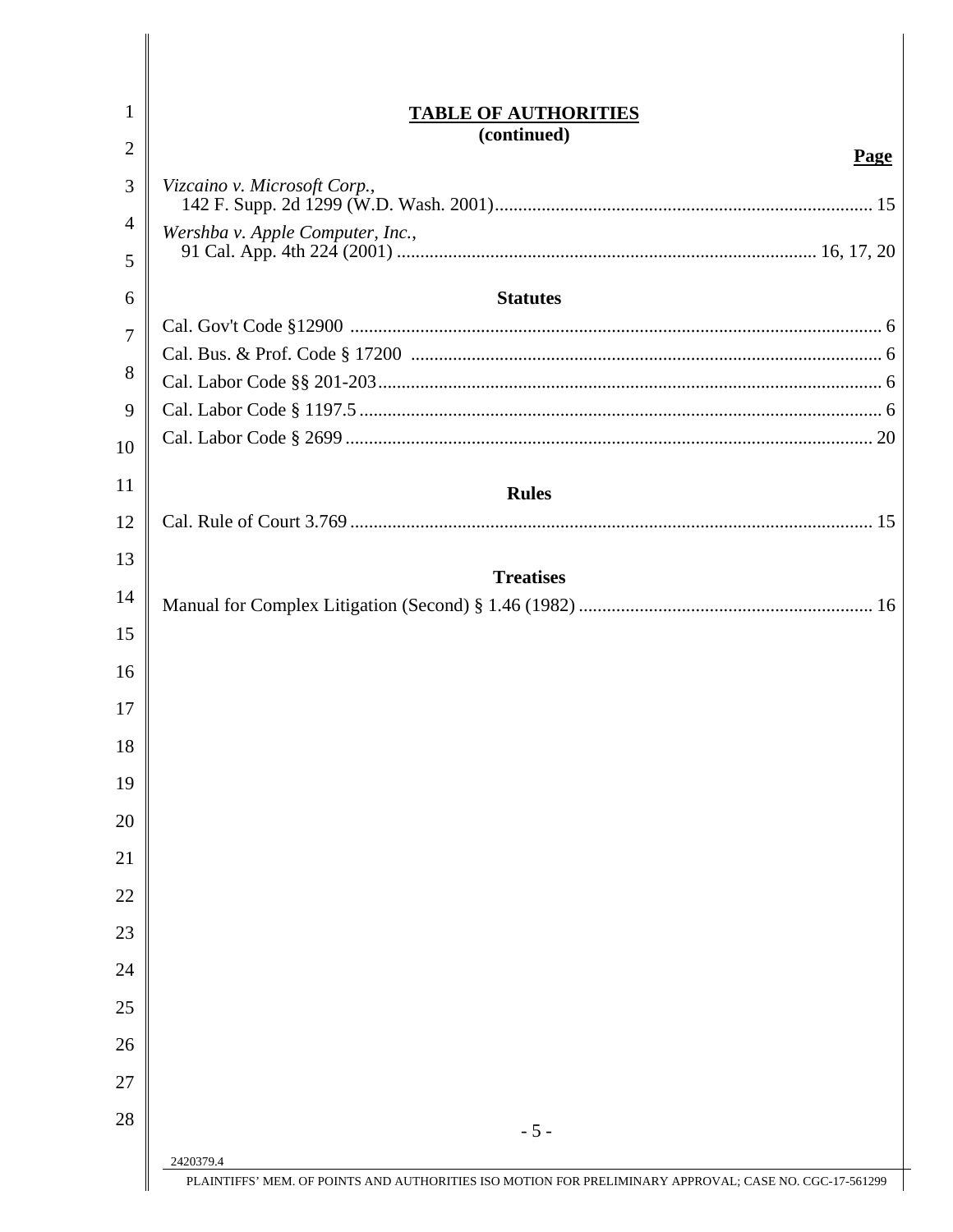## 1

#### **I. INTRODUCTION**

2 3 4 5 6 7 8 9 On behalf of themselves and a certified class of current and former women employed in California by Google, LLC ("Google") in Covered Positions from September 14, 2013 to the present (the "Class" or "Class Members"),<sup>1</sup> Plaintiffs Kelly Ellis, Holly Pease, Kelli Wisuri, and Heidi Lamar (the "Named Plaintiffs" or "Plaintiffs") respectfully submit this motion for preliminary approval of the Parties' Class and Private Attorneys General Act, California Labor Code § 2698, *et seq.* ("PAGA") Settlement Agreement and Proposed Consent Decree (the "Settlement"). The proposed Settlement is attached as Exhibit 1 to the Declaration of Kelly M. Dermody ("Dermody Decl."), submitted herewith.

10 11 12 13 14 15 16 17 18 19 20 21 22 23 If approved, the Settlement will resolve Plaintiffs' certified claims against Google, as well as their PAGA claims. Specifically, this Court certified Plaintiffs' challenge to two alleged systemic practices at Google. First, Plaintiffs allege that Google pays women less than men in the same job code, in violation of California's Equal Pay Act, California Labor Code §1197.5 ("EPA"), which requires that men and women performing substantially equal or similar work be paid equally, and in violation of California's Unfair Competition Law, California Business and Professions Code §17200 ("UCL"), by virtue of the EPA violation. Second, Plaintiffs allege that Google assigns women to lower job levels than men with comparable experience and education based on lower pay at prior employment, in violation of the UCL by virtue of a violation of California's Fair Employment and Housing Act, California Government Code §12900 *et seq.*  ("FEHA"). The Court also certified Plaintiffs' claim for waiting time penalties under California Labor Code §§ 201-203. Plaintiffs' PAGA claims are derivative of their EPA and waiting time claims. The Settlement resolves these claims by: (1) creating a non-reversionary monetary fund

24 25

 $\overline{a}$ 

of \$118 million, to redress past harms; and (2) providing for substantial programmatic relief, to

<sup>26</sup>  27 28 <sup>1</sup> A list of the 226 Covered Positions is attached as Exhibit B to the Settlement Agreement. *See* Dermody Decl., Ex. 1. Following the class certification notice and opt-out period that concluded in August 2021, this case had 14,077 Class Members. The Class size has grown since then, as Google has since hired additional female employees in California in the Covered Positions. *Id.*,  $\P$  10.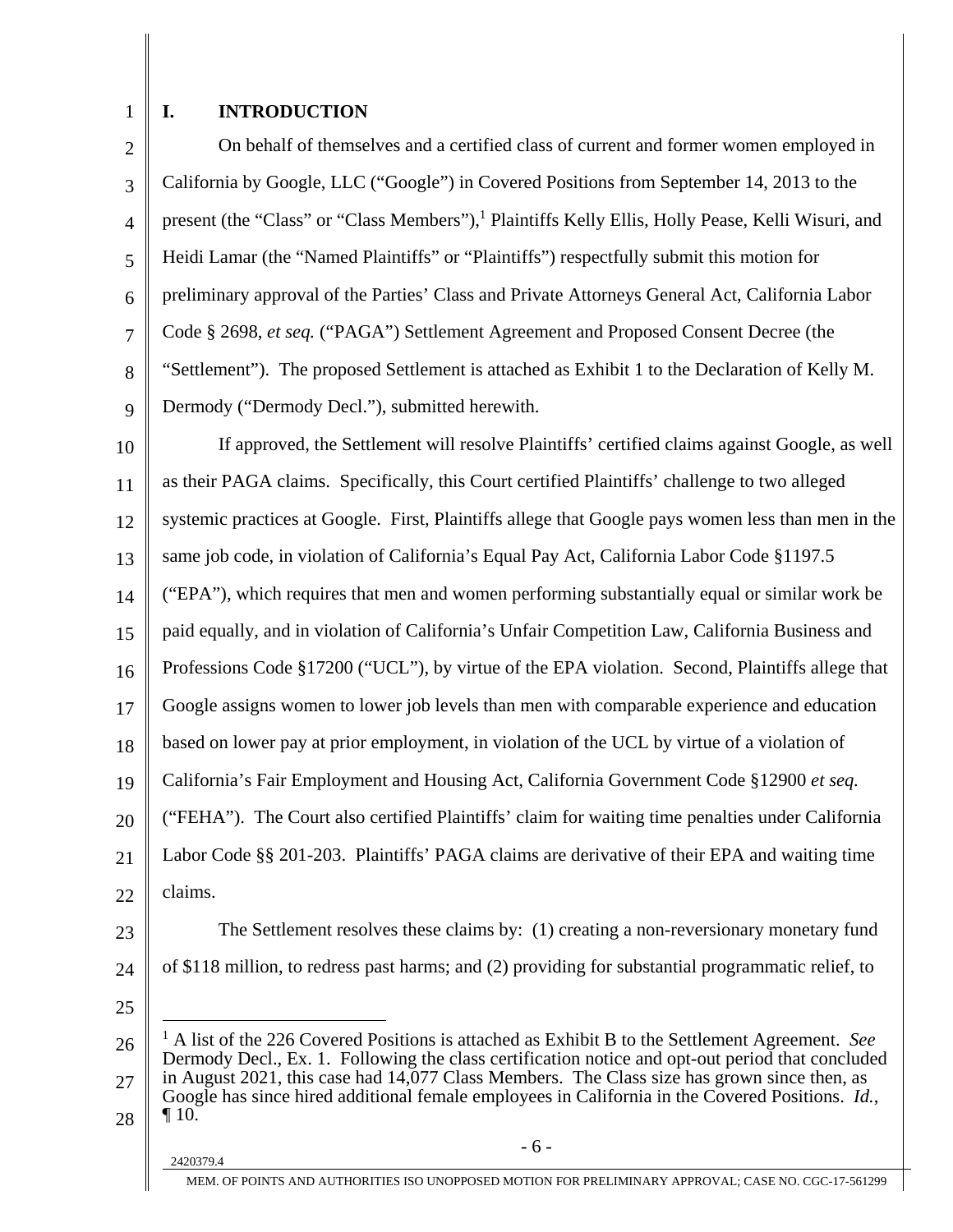1 2 3 4 5 6 7 8 9 10 prevent future harms. This programmatic relief includes engagement of independent third-party experts selected jointly by the Parties to evaluate how Google might improve both its annual pay equity process and its processes for setting level at hire, as well as an external monitor to oversee Google's good faith efforts to address the experts' recommendations. These Settlement terms were realized after four and a half years of extensive, hard-fought litigation. The Parties litigated two demurrers and motions to strike, Plaintiffs' motion for class certification, Google's petition for a writ of mandate, and numerous discovery disputes. Discovery was voluminous, including more than 168,000 pages of documents, 19 depositions, and extensive expert analyses. A March 2019 attempt at mediation was unsuccessful, and the Parties were preparing for a January 23, 2023 trial when the Settlement was reached after a second mediation in March 2022.

11 12 13 14 15 16 17 18 19 As set forth herein, the Settlement satisfies all elements for approval. *First*, the Settlement is fair and reasonable in light of the risks and costs of continued litigation, and provides adequate, meaningful, and prompt relief to the Class. *Second*, the proposed Settlement notice procedures and related forms fully comport with due process and adequately apprise the Class Members of their rights. *Third*, and lastly, a final fairness hearing may be scheduled to allow Class Members an opportunity to be heard regarding the Settlement and to give it finality. By this motion, Plaintiffs therefore respectfully request that the Court: (1) grant preliminary approval of the Settlement; (2) approve the proposed form and plan of notice; and (3) schedule a hearing on final approval of the Settlement.

20

#### **II. FACTUAL AND PROCEDURAL BACKGROUND**

21 22 23 24 Plaintiffs filed their Complaint on September 14, 2017, alleging claims for discrimination in pay, leveling, job channeling, and promotions on behalf of themselves and a proposed class of all women employed by Google in California at any time in the previous four years.<sup>2</sup> On October 16, 2017 Google demurred and moved to strike the class allegations. On December 4, 2017, the

25

 $\overline{a}$ 

26 27 28  $2$  On the same day, Plaintiffs timely noticed the Labor and Workforce Development Agency ("LWDA") of their PAGA claim. Decl. of James M. Finberg ("Finberg Decl."), submitted herewith,  $\hat{\mathbf{q}}$  16. On June 7, 2022, Plaintiffs filed a stipulation and proposed order granting leave to file a Second Amended Complaint, which adds a cause of action under PAGA, and will notify the LWDA of same when this amendment is filed. *Id.*, ¶ 17.

# $-7 - 2420379.4$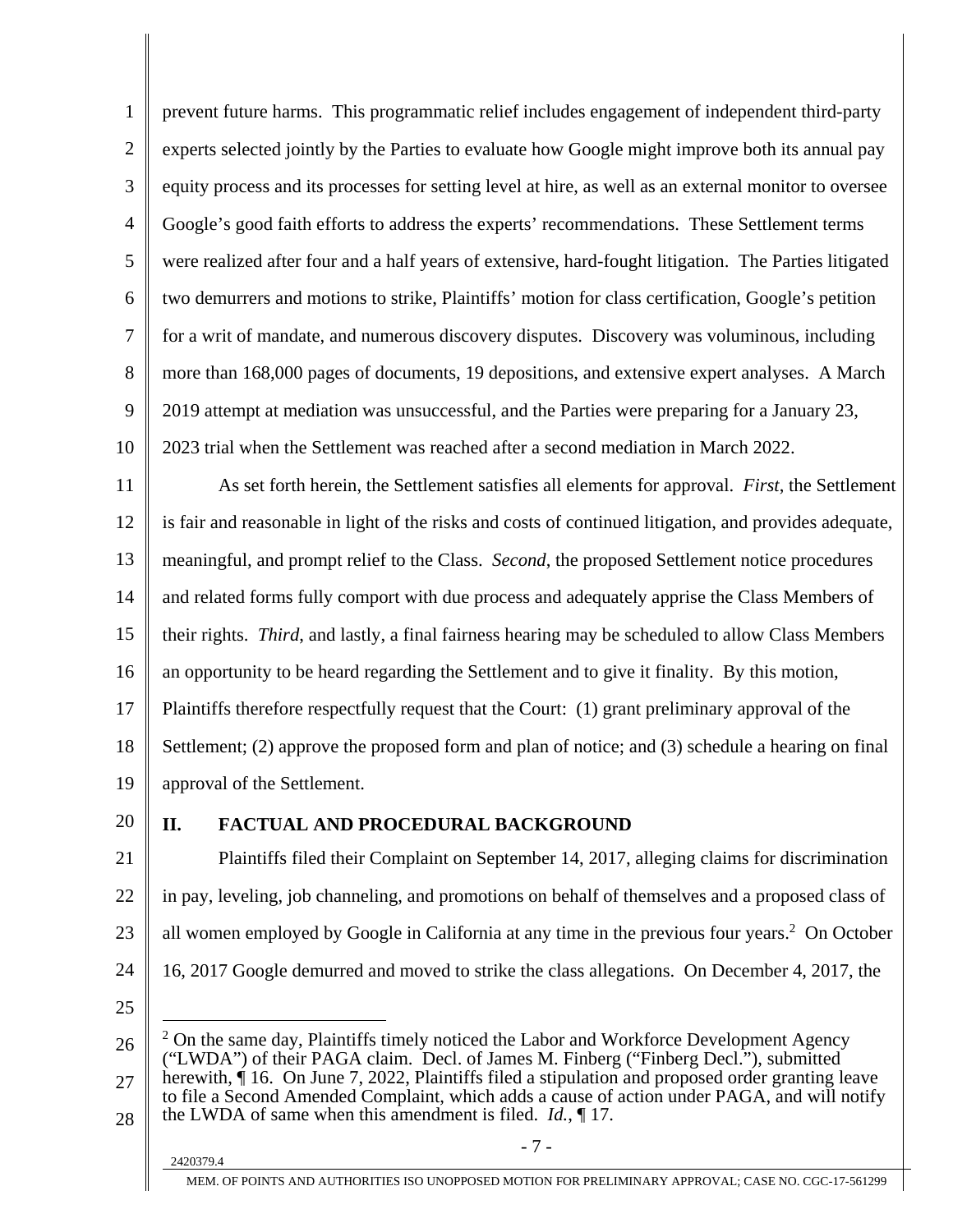1 2 3 4 5 Court sustained Google's demurrer but granted Plaintiffs leave to amend the Complaint, and denied Google's motion to strike as moot. Plaintiffs filed their First Amended Complaint on January 3, 2018, limiting the proposed class to women in the 226 Covered Positions. On February 6, 2018, Google again demurred and moved to strike the class allegations. On March 27, 2018, the Court overruled Google's demurrer and denied Google's motion to strike.

6 7 8 9 10 11 12 13 14 15 The Parties engaged in three years of discovery practice, including litigation of numerous discovery disputes regarding, *inter alia*, production of: certain fields in Google's personnel data; internal complaints of gender discrimination at Google; Google's internal pay, performance, and promotion gender equity audits, and Google's claims of privilege to same; and appropriate custodians and search terms for location of relevant Electronically Stored Information ("ESI"), among other issues. Dermody Decl., ¶ 23. The discovery record created and reviewed through this process was voluminous: from Google, 60 separate document productions totaling 163,491 pages; from Plaintiffs, 9 separate document productions totaling 3,787 pages; and between the Parties, 19 depositions in total, including one from each of the four Named Plaintiffs, 11 from corporate representatives of Google, and 4 from the Parties' experts. *Id.*, ¶ 24.

16 17 18 19 20 21 22 23 24 25 26 27 28  $-8 - 2420379.4$ Plaintiffs filed their motion for class certification on July 21, 2020, which Google opposed. Plaintiffs did not move to certify their claims for discrimination in job channeling or promotions, but only their claims for discrimination in pay (with attendant waiting time penalties) and leveling. On May 27, 2021, this Court granted Plaintiffs' motion for class certification in its entirety. Google then filed a petition for a writ of mandate with the California Court of Appeal, which Plaintiffs opposed and which was ultimately denied on August 21, 2021. Thereafter, the Parties negotiated and submitted a pre-trial schedule, approved by the Court on October 18, 2021, that provided for approximately six months of additional discovery followed by merits expert reports, motions to strike expert reports, pre-trial exchanges and briefings, and a trial date of January 23, 2023. The Court also ordered the Parties to mediate by March 30, 2022. The Parties then continued onto merits discovery, which included an aggressive negotiation of custodians and search terms for additional merits ESI, and prepared for additional depositions to take place in April 2022. Dermody Decl.,  $\P$  24. Google continued to produce documents on a rolling basis,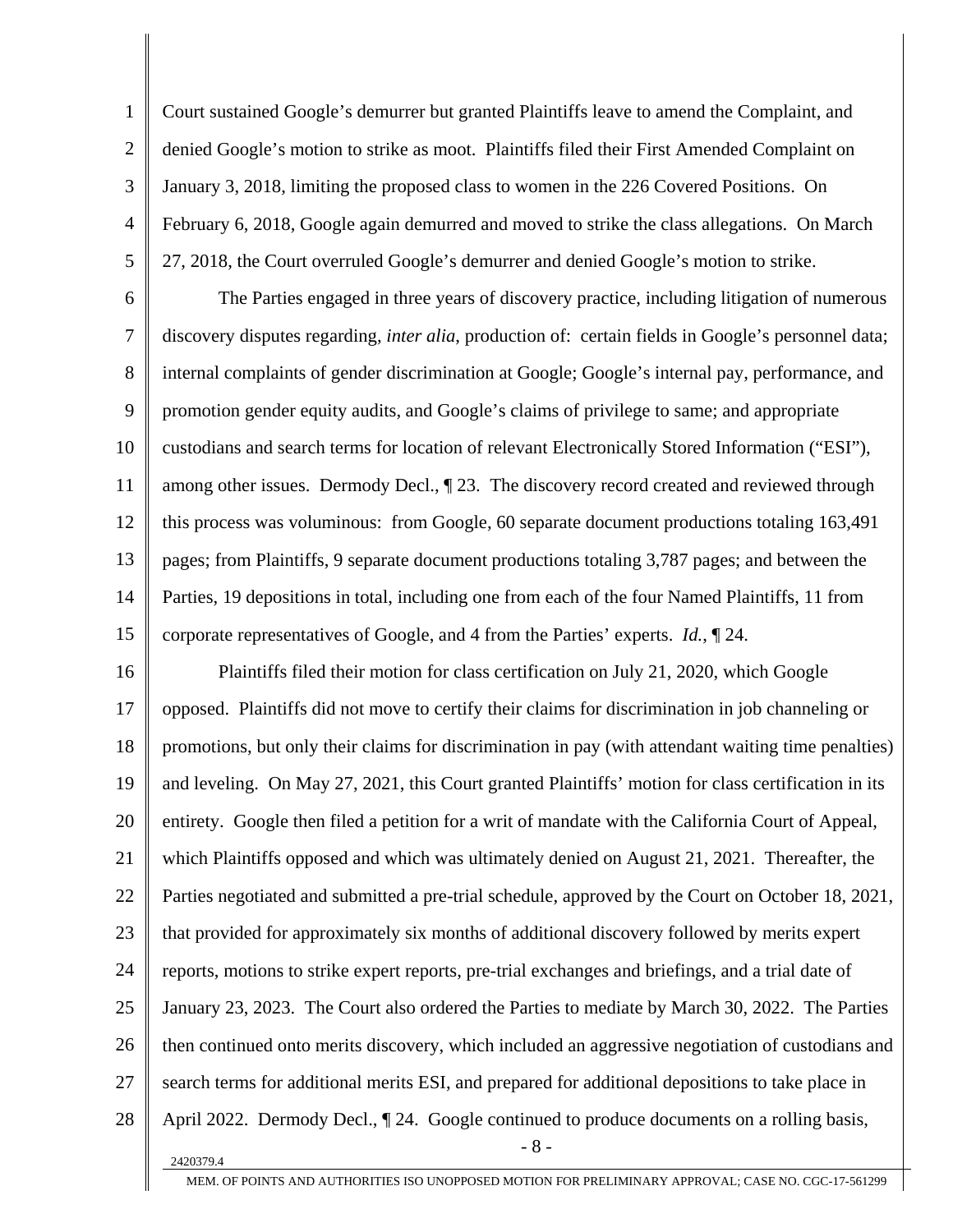1 2 3 4 5 6 7 8 9 10 11 12 13 14 15 16 17 18 19 20 21 22 23 24 25 26 27 28  $2420379.4$ and made an additional 3 productions totaling 813 pages. *Id.* Merits fact discovery was nearing completion when the Parties attended an in-person mediation on March 28, 2022 with mediator Mike Reiss of the firm Davis Wright Tremaine LLP. Mediator Reiss was well-qualified to mediate this case, having worked as a trial lawyer for the Equal Employment Opportunity Commission, law professor at the University of Southern California, employment lawyer in private practice, and employment mediator for over a decade. The Parties were unable to reach agreement at the mediation, but continued negotiations thereafter via telephone conference. After two months of continued arm's-length negotiations, the Parties signed a Memorandum of Understanding on June 2, 2022. Plaintiffs now move for preliminary approval of the Settlement, which Google does not oppose. Dermody Decl., ¶ 8. Plaintiffs are simultaneously notifying LWDA of the proposed Settlement. Finberg Decl., ¶ 18. **III. OVERVIEW OF THE SETTLEMENT**  The complete terms of the Settlement are set forth in the Settlement Agreement. *See* Dermody Decl., Ex. 1. The essential terms are summarized below. **A. Class Definitions**  The Classes are the same as those certified by the Court on May 27, 2021, minus the 140 individuals who opted out of the Classes through the class certification notice period that ended in August 2021. Dermody Decl., ¶ 9. The EPA claim class ("EPA Claim Class") is defined as all women employed by Google in a Covered Position in California at any time from September 14, 2013 through the date on which the Court grants preliminary approval of the Settlement, who did not opt out of the certified class in this action. Settlement § III.A.8. The FEHA/leveling claim class ("FEHA Claim Subclass") is defined as all women employed by Google in a Covered Position in California at any time from September 14, 2013 through the date on which the Court grants preliminary approval of the Settlement, excluding campus hires and women hired after August 28, 2017, who did not opt out of the certified class in this action. Settlement § III.A.10.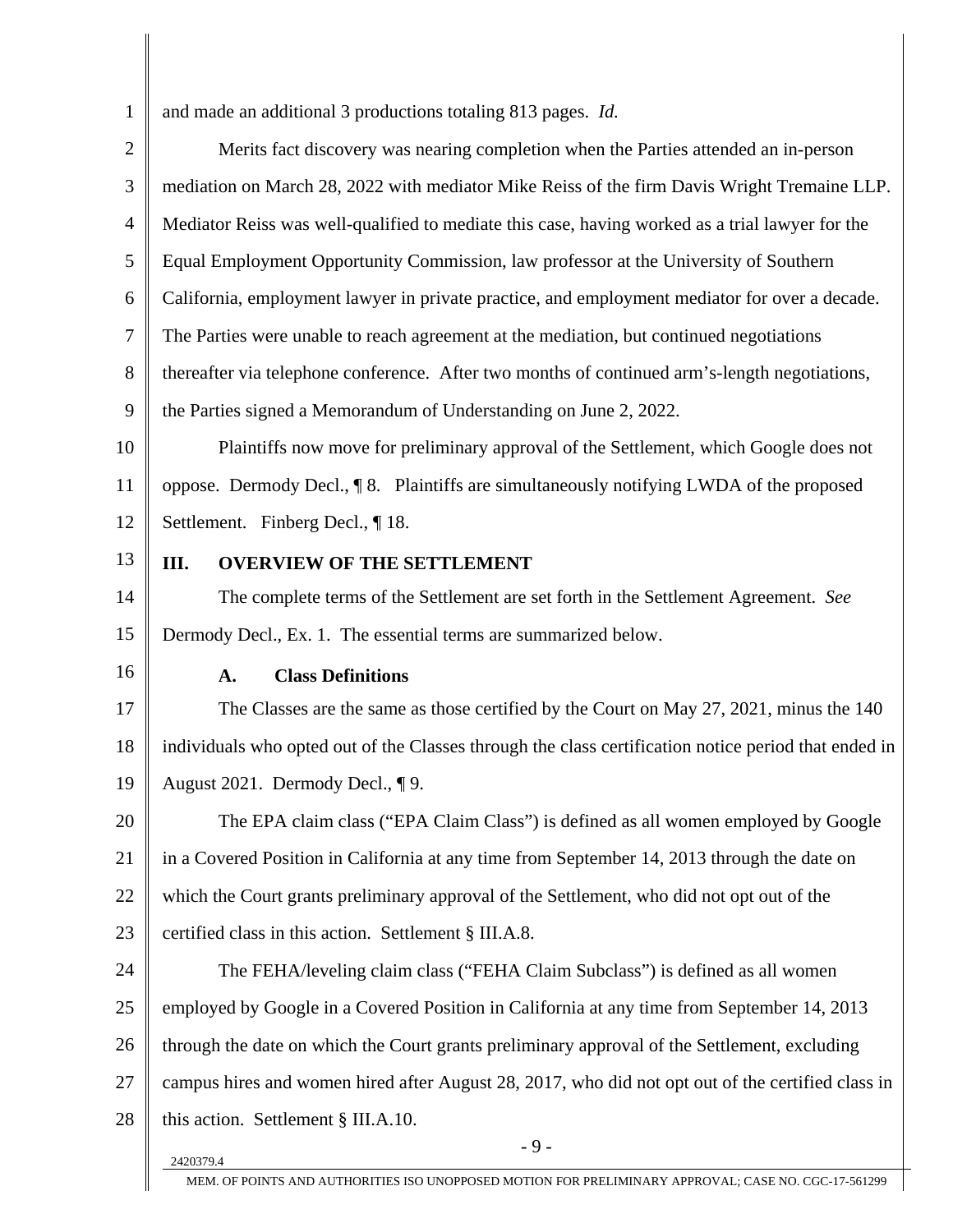# **B. Monetary Relief**

1

| $\overline{2}$ | The Settlement establishes a Total Settlement Amount of \$118 million. Settlement                                                                                                                                                                                                                 |  |  |
|----------------|---------------------------------------------------------------------------------------------------------------------------------------------------------------------------------------------------------------------------------------------------------------------------------------------------|--|--|
| 3              | Settlement § III.A.30. After deducting funds for PAGA payment, plaintiff service awards,                                                                                                                                                                                                          |  |  |
| $\overline{4}$ | attorneys' fees and costs, and settlement administration—as enumerated below—the remainder of                                                                                                                                                                                                     |  |  |
| 5              | the Total Settlement Amount (the "Net Settlement Fund") will be allocated to each Class Member                                                                                                                                                                                                    |  |  |
| 6              | who does not opt out of the Classes through the Settlement notice process described below (the                                                                                                                                                                                                    |  |  |
| $\overline{7}$ | "Participating Class Members") as follows:                                                                                                                                                                                                                                                        |  |  |
| 8              | 1.<br>All EPA Claim Class Members hired on or before December 31, 2021                                                                                                                                                                                                                            |  |  |
| 9<br>10        | shall receive a minimum payment of \$500 (reduced to a minimum<br>payment of \$250 for those employed fewer than six months as of the date<br>of preliminary approval); and all EPA Claim Class Members hired on or<br>after January 1, 2022 shall receive a flat sum of \$250. Settlement, Ex. C |  |  |
| 11             | (Plan of Allocation).                                                                                                                                                                                                                                                                             |  |  |
| 12             | 2.<br>Of the Remaining Net Settlement Fund, forty percent shall be paid to<br>Participating Class Members in the EPA Claim Class based on the                                                                                                                                                     |  |  |
| 13             | relative percentage each EPA Claim Class Member contributed to the<br>alleged damages for the EPA Claim Class using the four-step process and                                                                                                                                                     |  |  |
| 14             | statistical model described in the Plan of Allocation. Settlement<br>Agreement, Ex. C.                                                                                                                                                                                                            |  |  |
| 15             | 3.<br>Sixty percent of the Remaining Net Settlement Fund shall be paid to<br>Class Members in the FEHA Claim Subclass based on the relative                                                                                                                                                       |  |  |
| 16<br>17       | percentage each FEHA Claim Subclass Member contributed to the<br>alleged damages for the FEHA Claim Subclass using the process and<br>statistical model described in the Plan of Allocation. Settlement, Ex. C.                                                                                   |  |  |
| 18             | This allocation of the Net Settlement Fund between the EPA Claim Class and the FEHA Claim                                                                                                                                                                                                         |  |  |
| 19             | Subclass is based on the relative estimated Class exposure associated with each Claim. Dermody                                                                                                                                                                                                    |  |  |
| 20             | Decl., ¶ 11. Specifically, Plaintiffs estimate different potential exposures depending on the type                                                                                                                                                                                                |  |  |
| 21             | of claim, with the EPA claim constituting about 40 percent of potential damages and the FEHA                                                                                                                                                                                                      |  |  |
| 22             | Claim constituting about 60 percent of potential damages, depending on the assumptions used in                                                                                                                                                                                                    |  |  |
| 23             | the model, which the parties vigorously dispute. <sup>3</sup> <i>Id</i> . Google, on the other hand, disputes that any                                                                                                                                                                            |  |  |
| 24             | damages arise due to these claims.                                                                                                                                                                                                                                                                |  |  |
| 25             | Subject to Court approval, the following amounts will be deducted from the Total                                                                                                                                                                                                                  |  |  |
| 26             | Settlement Amount prior to allocation, to create the Net Settlement Fund: \$1 million will be                                                                                                                                                                                                     |  |  |
| 27<br>28       | <sup>3</sup> Depending on the model, the alleged EPA Claim constitutes about 19 to 57 percent of the<br>overall potential damages, and the alleged FEHA claim constitutes about 43 to 81 percent.                                                                                                 |  |  |
|                | $-10-$<br>2420379.4                                                                                                                                                                                                                                                                               |  |  |
|                | MEM. OF POINTS AND AUTHORITIES ISO UNOPPOSED MOTION FOR PRELIMINARY APPROVAL; CASE NO. CGC-17-561299                                                                                                                                                                                              |  |  |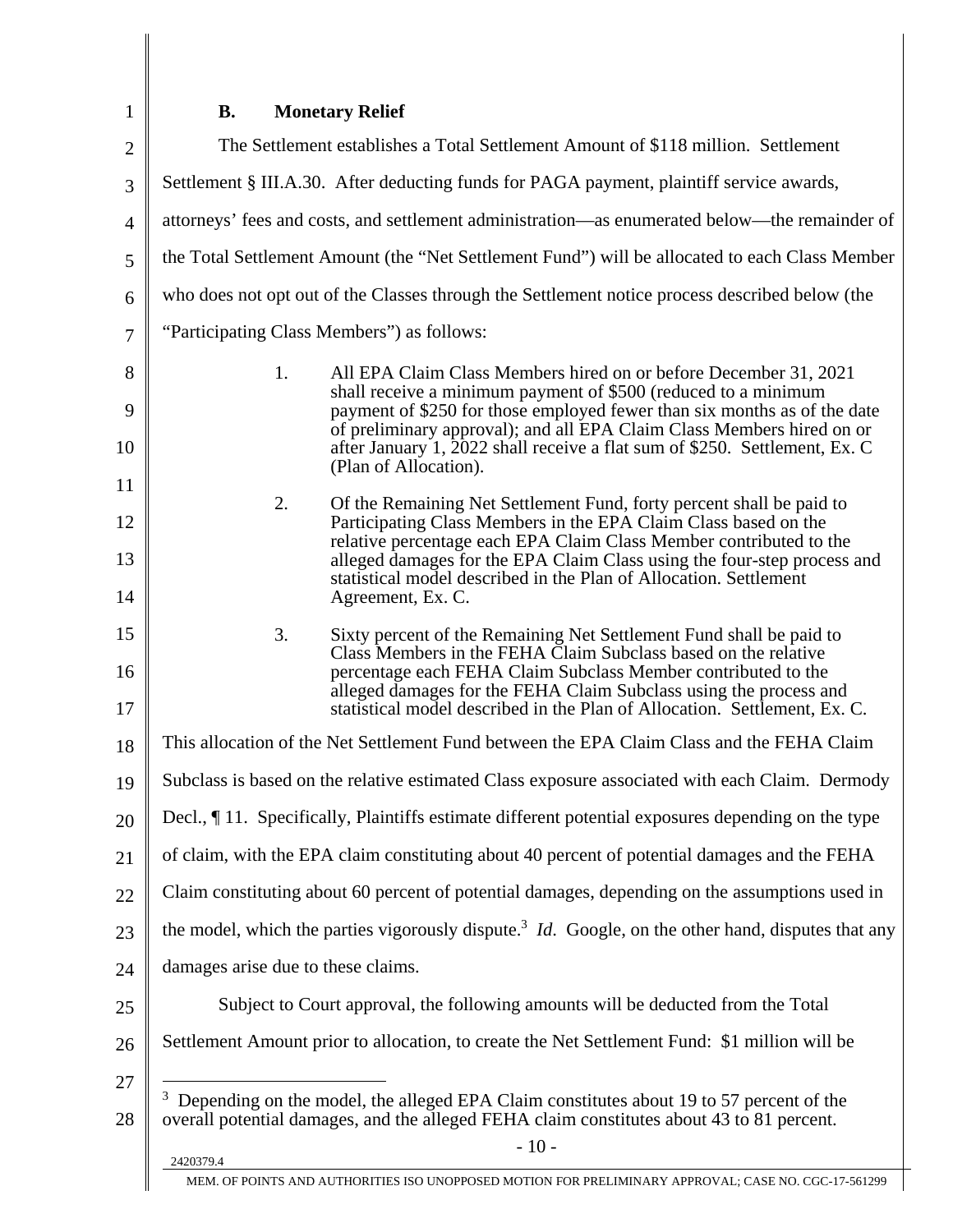| $\mathbf{1}$   | deducted to resolve the PAGA Claims of the PAGA Group (the "PAGA Payment") <sup>4</sup> ; service                                                                                                             |
|----------------|---------------------------------------------------------------------------------------------------------------------------------------------------------------------------------------------------------------|
| $\overline{2}$ | awards to the Named Plaintiffs of \$225,000 in total (the "Class Representative Service Award                                                                                                                 |
| 3              | Payments"): \$50,000 for Ms. Wisuri, Ms. Lamar, and Ms. Pease, and \$75,000 for the lead                                                                                                                      |
| $\overline{4}$ | Plaintiff, Ms. Ellis; and attorneys' fees of 25 percent of the Total Settlement Amount <sup>5</sup> and                                                                                                       |
| 5              | reimbursement of expenses advanced by Class Counsel not to exceed \$1.5 million (collectively,                                                                                                                |
| 6              | the "Class Counsel Fees and Expenses Payment"); and costs of settlement administration.                                                                                                                       |
| $\overline{7}$ | Settlement § III.A.15.                                                                                                                                                                                        |
| 8              | The Total Settlement Amount will be distributed according to the following schedule: the                                                                                                                      |
| 9              | Settlement Administrator will provide Google with wire transfer information within five days                                                                                                                  |
| 10             | after the Settlement is finally approved by this Court; Google will transfer the Total Settlement                                                                                                             |
| 11             | Amount to the Settlement Administrator via wire transfer within 60 days of receipt of the wire                                                                                                                |
| 12             | transfer information; and the Net Settlement Fund, PAGA Payment, Class Representative Service                                                                                                                 |
| 13             | Award Payments, and Class Counsel Fees and Expenses Payment will be distributed promptly                                                                                                                      |
| 14             | after the Settlement becomes effective, pursuant to the terms of the Settlement. <sup>6</sup> Settlement §                                                                                                    |
| 15             | IV.A, Ex. C.                                                                                                                                                                                                  |
| 16             | After 45 days, the Settlement Administrator will make multiple efforts by telephone, text,                                                                                                                    |
| 17             | email, and U.S. mail to ensure that any Class Members who have not cashed checks for their                                                                                                                    |
| 18             | share of the Net Settlement Fund do so. Settlement § IX.I. Checks will become void 180 days                                                                                                                   |
| 19             |                                                                                                                                                                                                               |
| 20             | $4$ The Settlement Administrator will pay 25 percent (\$250,000) of the PAGA Payment to Class<br>Counsel as attorneys' fees, subject to Court approval. Settlement § IX.E. Of the remaining                   |
| 21             | \$750,000, the Settlement Administrator will pay 75 percent (\$562,500) to the LWDA as its share<br>of the Settlement attributable to civil penalties under PAGA (the "LWDA Payment"), and 25                 |
| 22             | percent (\$187,500) to the PAGA Group, that is, all EPA Class Members who worked for Google<br>from one year prior to Plaintiffs' filing of the Second Amended Complaint containing PAGA                      |
| 23             | Claims through the date the Settlement is preliminarily approved. <i>Id.</i><br><sup>5</sup> These fees will be inclusive of the attorneys' fees on the PAGA Payment.                                         |
| 24             | <sup>6</sup> The Settlement will become effective after it has been finally approved by this Court and either<br>(1) the California Court of Appeal has rendered a final judgment affirming the Court's final |
| 25             | approval without material modification and the date for further appeal has passed without further<br>appeal; (2) the California Court of Appeal has rendered a final judgment affirming the Court's           |
| 26             | final approval without material modification and the further appeals have been resolved without<br>material modification of the final approval order; (3) the applicable date for seeking appellate           |
| 27             | review of the Court's final approval of the Settlement has passed without a timely appeal or<br>request for review having been made; or (4) upon the date the settlement is finally approved if no            |
| 28             | objections to the Settlement have been filed. Settlement § III.A.7.                                                                                                                                           |
|                | $-11-$<br>2420379.4                                                                                                                                                                                           |
|                | MEM. OF POINTS AND AUTHORITIES ISO UNOPPOSED MOTION FOR PRELIMINARY APPROVAL; CASE NO. CGC-17-561299                                                                                                          |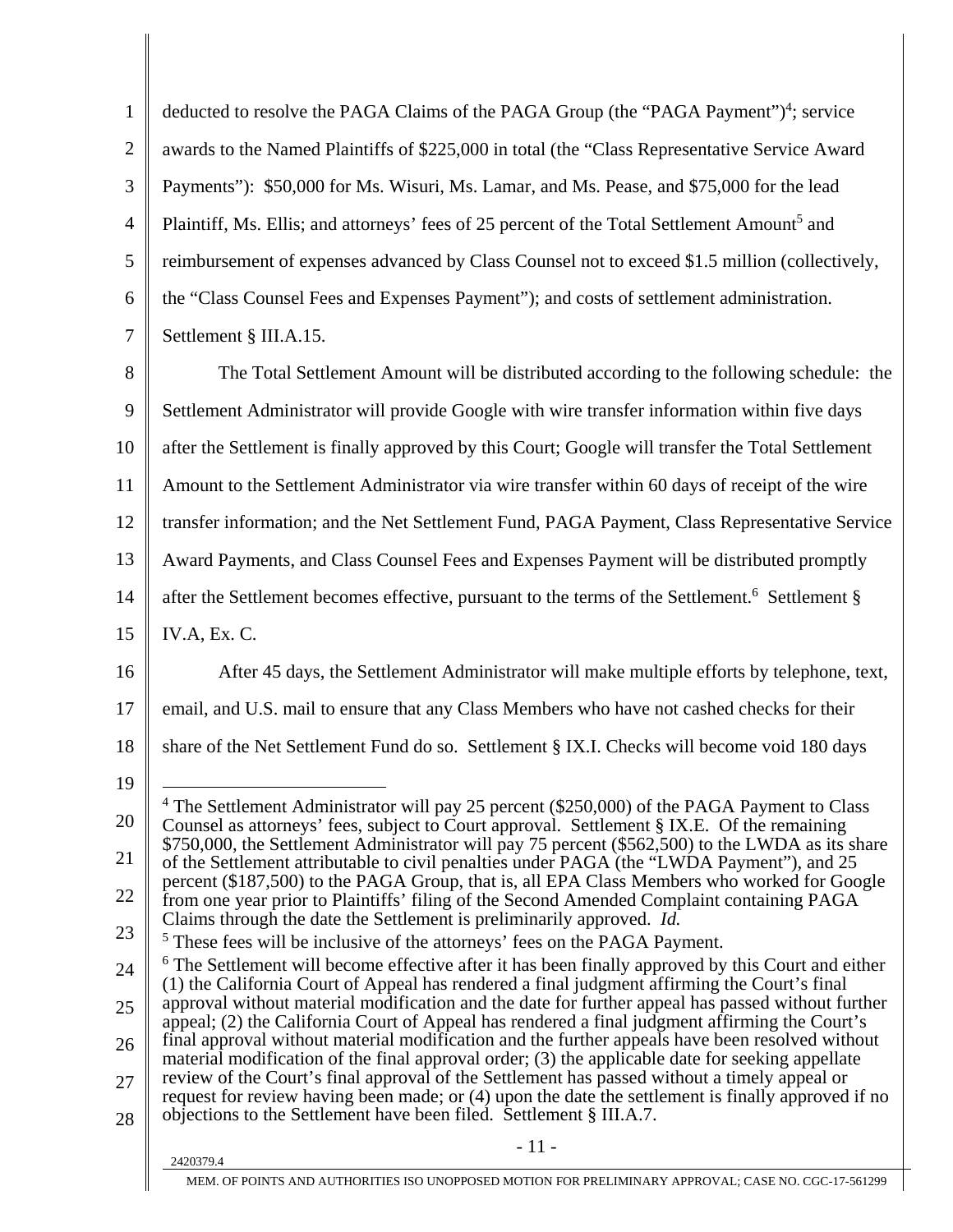| $\mathbf{1}$   | after mailing. <i>Id.</i> If after 180 days from the mailing date the amount of uncashed checks is equal                                                                                                                                      |  |  |
|----------------|-----------------------------------------------------------------------------------------------------------------------------------------------------------------------------------------------------------------------------------------------|--|--|
| $\overline{2}$ | to or more than 1.5 percent of the Total Settlement Amount, then the Settlement Administrator                                                                                                                                                 |  |  |
| 3              | will send out a second round of distributions in proportion to the first round. Id. If the amount of                                                                                                                                          |  |  |
| $\overline{4}$ | uncashed checks is less than 1.5 percent of the Total Settlement Amount, then the uncashed                                                                                                                                                    |  |  |
| 5              | checks will be sent to cy pres recipient Equal Rights Advocates, which works to advance the                                                                                                                                                   |  |  |
| 6              | rights of women. Id.                                                                                                                                                                                                                          |  |  |
| 7              | $C_{\bullet}$<br><b>Programmatic Relief</b>                                                                                                                                                                                                   |  |  |
| 8              | The Settlement also includes significant programmatic relief addressing the pay equity                                                                                                                                                        |  |  |
| 9              | and leveling allegations underlying Plaintiffs' certified EPA and FEHA Claims. Specifically,                                                                                                                                                  |  |  |
| 10             | Google commits to performing the following at Google's expense beyond the Total Settlement                                                                                                                                                    |  |  |
| 11             | Amount:                                                                                                                                                                                                                                       |  |  |
| 12             | 1.<br>Hire an expert Industrial Organizational (IO) psychologist to review its process for<br>determining level at hire, and make recommendations on that process, to the extent                                                              |  |  |
| 13             | there are opportunities to make the process more equitable, including with respect<br>to gender equity. Settlement § VII.B.                                                                                                                   |  |  |
| 14             | 2.<br>Hire an expert labor economist to review Google's annual pay equity audits and                                                                                                                                                          |  |  |
| 15<br>16       | make recommendations on that process, to the extent there are opportunities to<br>more accurately analyze whether employees are paid equitably for comparable<br>work, including with respect to gender equity. Settlement § VII.B.           |  |  |
| 17<br>18       | 3.<br>Consider the recommendations of the external consultants in good faith and make<br>reasonable and good faith efforts to address concerns raised. Settlement §VII.B.                                                                     |  |  |
| 19             | 4.<br>Appoint at least one person inside Google responsible for ensuring that the<br>recommendations are considered in good faith and that reasonable and good faith<br>efforts are taken to address the concerns raised. Settlement § VII.B. |  |  |
| 20             | 5.<br>Hire an external monitor mutually agreed upon by the parties to review the                                                                                                                                                              |  |  |
| 21             | recommendations of the IO psychologist and labor economist and Google's<br>responses thereto, and insure compliance therewith. Settlement § VII.B.                                                                                            |  |  |
| 22             |                                                                                                                                                                                                                                               |  |  |
| 23             | See also Dermody Decl., II 12-15 (detailing Class Counsel's specific experience that informed                                                                                                                                                 |  |  |
| 24             | selection and negotiation of these commitments). Here, the parties have agreed to retain IO                                                                                                                                                   |  |  |
| 25             | psychologist Nancy Tippins, based on the competencies required for this work, which will be                                                                                                                                                   |  |  |
| 26             | paid for by Google. <i>Id.</i> , $\P$ 13. Likewise, the parties have agreed to retain labor economist Janet                                                                                                                                   |  |  |
| 27             | Thornton, due to her extensive experience in labor economics. <i>Id.</i> , $\P$ 14. The external Monitor                                                                                                                                      |  |  |
| 28             | selected by the parties is Hon. Chai Feldblum, a nationally-renowned civil rights advocate and<br>$-12-$                                                                                                                                      |  |  |
|                | 2420379.4<br>MEM. OF POINTS AND AUTHORITIES ISO UNOPPOSED MOTION FOR PRELIMINARY APPROVAL; CASE NO. CGC-17-561299                                                                                                                             |  |  |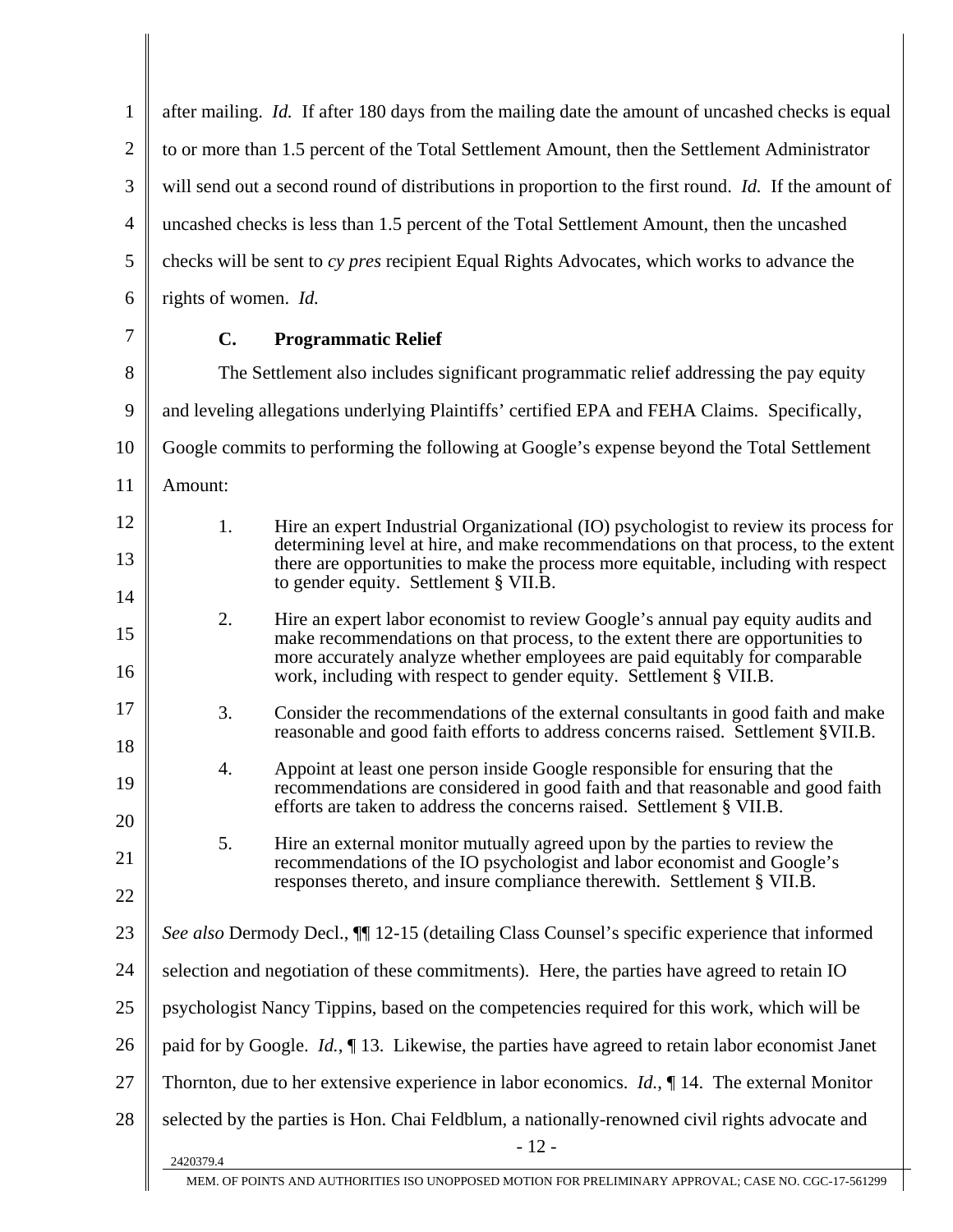| $\mathbf{1}$   | scholar and former Commissioner of the Equal Employment Opportunity Commission. Id., 15.              |                                                                                                                                                                                                                                                                   |  |
|----------------|-------------------------------------------------------------------------------------------------------|-------------------------------------------------------------------------------------------------------------------------------------------------------------------------------------------------------------------------------------------------------------------|--|
| $\overline{2}$ | The term of these commitments shall be three years from the date on which the Court                   |                                                                                                                                                                                                                                                                   |  |
| 3              | grants final approval of the Settlement, except that if it takes the IO or labor economist longer     |                                                                                                                                                                                                                                                                   |  |
| $\overline{4}$ | than one year from the date on which the Court grants final approval of the Settlement to issue       |                                                                                                                                                                                                                                                                   |  |
| 5              |                                                                                                       | their recommendations, then the term shall be extended by the amount of time over one year that                                                                                                                                                                   |  |
| 6              |                                                                                                       | it took to issue the recommendations. Settlement § VII.A.                                                                                                                                                                                                         |  |
| 7              |                                                                                                       | Further, the Parties will guarantee Google's compliance with these commitments as                                                                                                                                                                                 |  |
| 8              | follows:                                                                                              |                                                                                                                                                                                                                                                                   |  |
| 9<br>10        | 1.                                                                                                    | The Parties, along with the IO psychologist, labor economist, and external<br>monitor, shall hold annual compliance meetings. Settlement § VIII.B.                                                                                                                |  |
|                | 2.                                                                                                    | The external monitor shall issue a verbal report to Class Counsel annually, which                                                                                                                                                                                 |  |
| 11<br>12       |                                                                                                       | will be reduced to writing if the external monitor believes that Google is not<br>making good faith efforts to comply with the terms of this agreement. Settlement<br>§ VIII.A.                                                                                   |  |
| 13             | 3.                                                                                                    |                                                                                                                                                                                                                                                                   |  |
| 14             |                                                                                                       | If a dispute arises as to Google's compliance, the Parties shall attempt to resolve it<br>through mediation with a mutually selected JAMS mediator. If mediation is not<br>successful, then the Court shall retain jurisdiction to hear the dispute. Settlement § |  |
| 15             |                                                                                                       | VIII.C.                                                                                                                                                                                                                                                           |  |
| 16             | D.                                                                                                    | <b>Notice</b>                                                                                                                                                                                                                                                     |  |
| 17             |                                                                                                       | A proposed notice of the Settlement (the "Notice") is attached as Exhibit A to the                                                                                                                                                                                |  |
| 18             |                                                                                                       | Settlement Agreement. If the Court approves that Notice, the Settlement Administrator will send                                                                                                                                                                   |  |
|                | the Notice to each Class Member via U.S. mail and e-mail, <sup>7</sup> along with an Information Form |                                                                                                                                                                                                                                                                   |  |
|                |                                                                                                       |                                                                                                                                                                                                                                                                   |  |
| 20             |                                                                                                       | including the estimated share of the Net Settlement Fund that the Class Member is qualified to                                                                                                                                                                    |  |
| 21             |                                                                                                       | receive, within fifteen days of receiving Class Member information from Google. <sup>8</sup> In the event of                                                                                                                                                      |  |
|                |                                                                                                       | returned or non-deliverable Notices, the Settlement Administrator will make reasonable efforts to                                                                                                                                                                 |  |
| 23             |                                                                                                       | locate Class Members and re-send the Notice. After a competitive bidding process, the parties                                                                                                                                                                     |  |
| 19<br>22<br>24 |                                                                                                       | have agreed to retain JND Legal Administrator, a highly-experienced settlement administrator, to                                                                                                                                                                  |  |
|                |                                                                                                       | <sup>7</sup> The Notices sent by U.S. mail and e-mail will be identical. Dermody Decl., $\P$ 17.                                                                                                                                                                  |  |
| 25<br>26       |                                                                                                       | <sup>8</sup> Within twenty days after the Court grants preliminary approval, Google will provide to the<br>Settlement Administrator the following information for each Class Member employed on or                                                                |  |
| 27<br>28       |                                                                                                       | before the date of preliminary approval: name, employee ID number, last known address, email<br>address, and telephone number, dates of their employment in a Covered Position, and Social<br>Security number (the "Class List"). Settlement § IV.C.              |  |
|                | 2420379.4                                                                                             | $-13-$                                                                                                                                                                                                                                                            |  |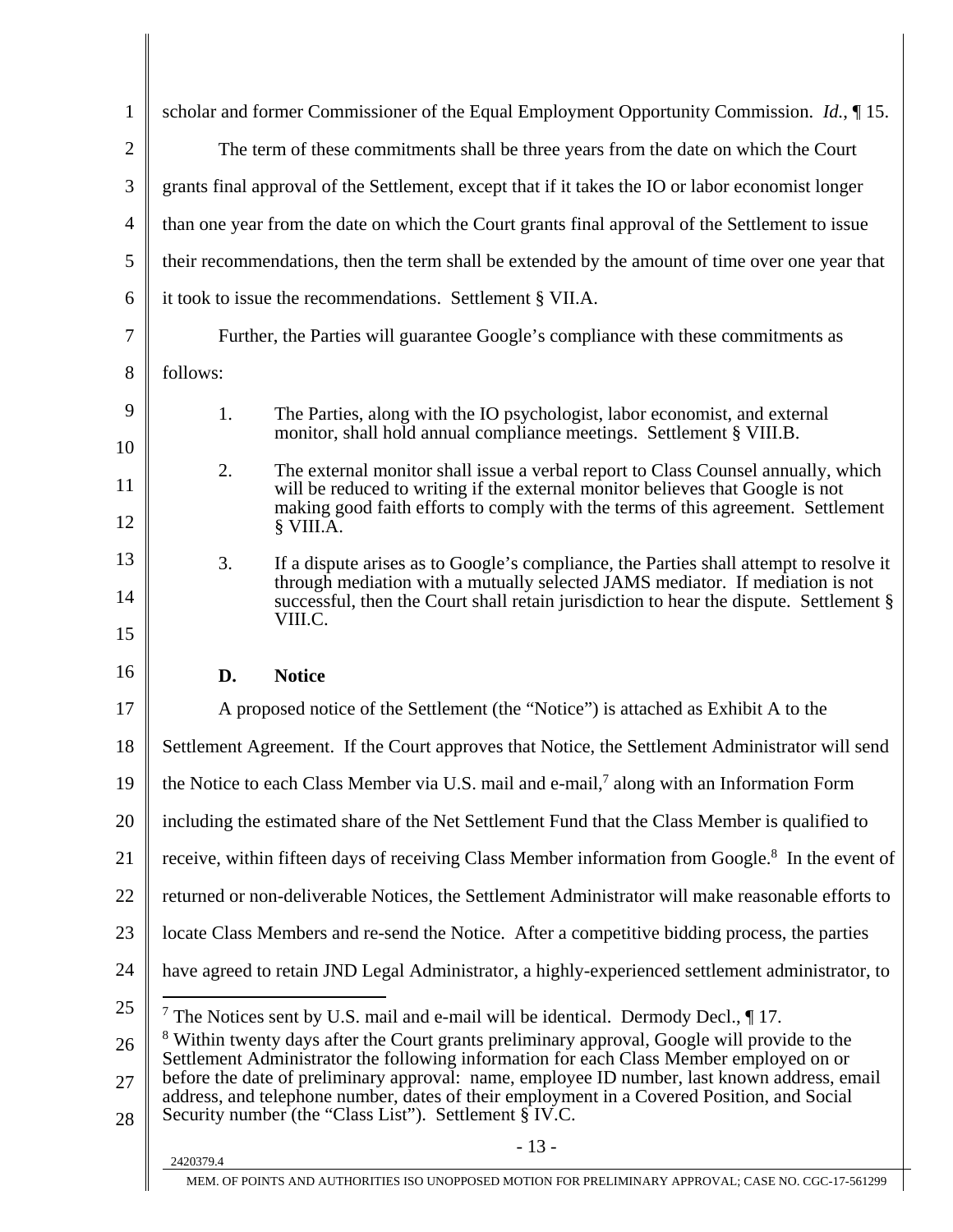1 2 3 serve as Settlement Administrator here. JND is led by its CEO and founder, Jennifer Keough, who has over 20 years of experience in the field. Dermody Decl.,  $\P$  17. The costs of administration are estimated not to exceed \$135,000. *Id.*

4 5 6 7 8 9 10 11 12 To elect not to participate in the Settlement, a Class Member must send written notice of their intent to opt out of the Settlement Administrator within 45 days of the initial mailing of the Notice, via U.S. mail or through the Settlement Administrator's online portal. Settlement §IV.C.4. Class Member objections to the Settlement must also be submitted in writing to the Settlement Administrator within 45 of the Notice via U.S. mail or through the website. *Id.*, § IV.C.3. The Settlement Administrator shall provide to all counsel and file with the Court all objections and opt out requests that are received. No one may appear at the final approval hearing for the purpose of objecting to the Settlement without having submitted an objection in writing. Settlement § IV.C.3.

13

#### **E. Release of Claims**

14 15 16 17 In consideration for their awarded share of the Net Settlement Fund, as of the date the Settlement is finally approved by this Court, all Participating Class Members will release their claims against Google that arise out of or relate to the pay, leveling, and waiting time allegations that the Court certified for class treatment. Settlement § V.A.

18 19 20 21 22 23 24 Should the Settlement be finally approved by this Court, the Named Plaintiffs will further agree to release any and all individual, non-class claims against Google. Settlement § V.B. Google agrees to pay the Named Plaintiffs \$200,000 (\$50,000 each) as consideration for this general release (separate from and in addition to any portion of the Net Settlement Fund and/or Class Representative Service Payment awarded to each Named Plaintiff). *Id.* The parties negotiated the Named Plaintiffs' non-class recovery separate from the Class Settlement, and only after reaching agreement on the Class Settlement. *Id.*; Dermody Decl., ¶ 18.

25

#### **F. Tax Treatment**

26 27 28  $2420379.4$  - 14 -For tax purposes, 50 percent of each Participating Class Member's Settlement award (the "Wage Portion") is intended to settle her claims for unpaid wages. Accordingly, the Wage Portion will be reduced by applicable payroll tax withholding and deductions (including the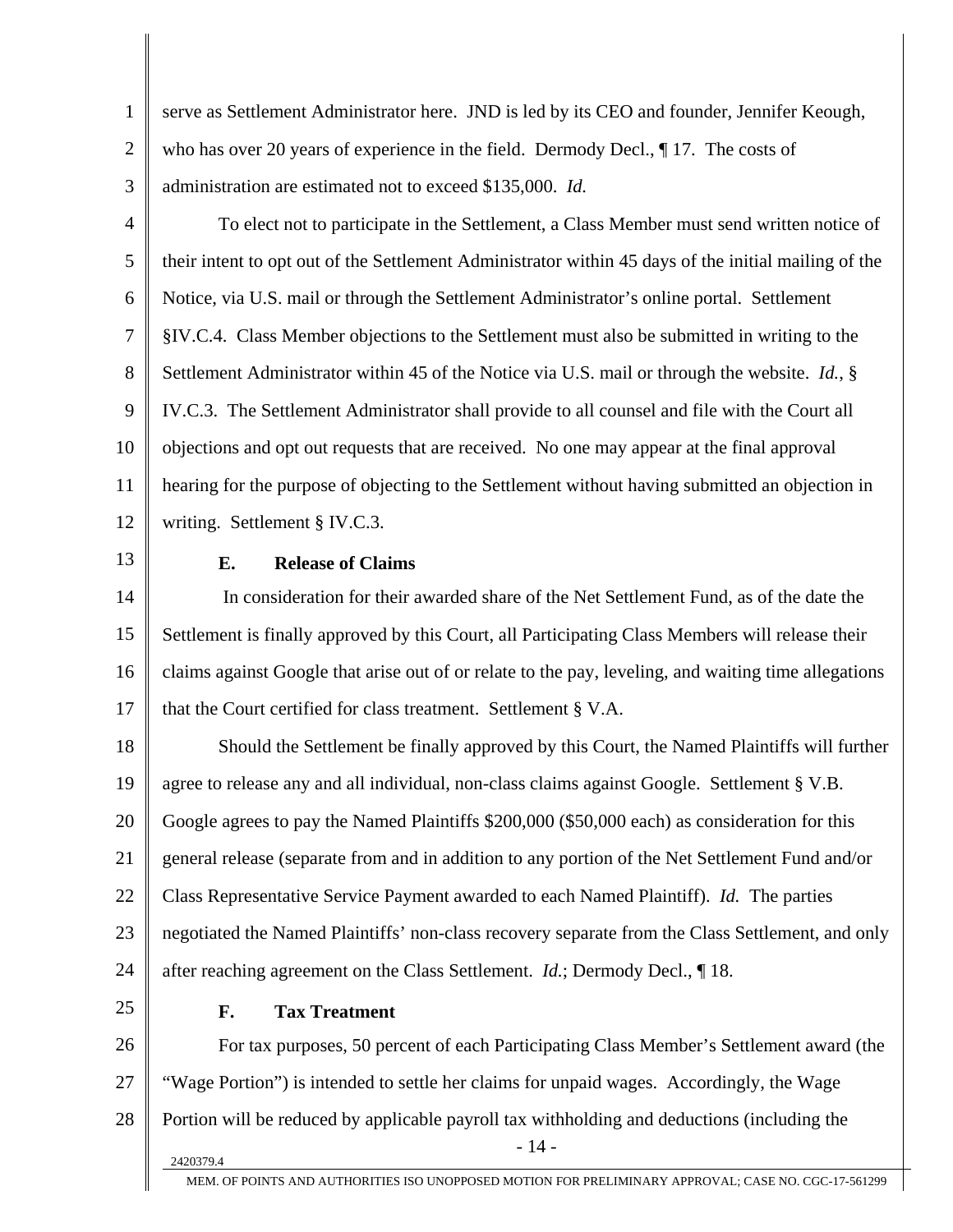1 2 employer's share of taxes), and the Settlement Administrator will issue to the Participating Class Member a Form W-2 with respect to the Wage Portion. Settlement § IX.D.

3 4 5 6 7 The remaining 50 percent of each Participating Class Member's Settlement award (the "Non-Wage Portion") is intended to settle her claims for all stock appreciation, interest and penalties. Accordingly, the Non-Wage Portion will not be reduced by payroll tax withholding and deductions; and, instead, the Settlement Administrator will issue to each Participating Class Member a Form 1099 with respect to the Non-Wage Portion. Settlement § IX.D.

8 9 10 11 12 13 14 15 This distribution between the Wage and Non-Wage Portions is based upon the claims in the case and Plaintiffs' expert's analysis of the approximate portion of damages that redress unpaid wages (the Wage Portion) as opposed to stock appreciation, interest, and penalties (the Non-Wage Portion). Dermody Decl., ¶ 20. Specifically, Plaintiffs' expert determined that Google's maximum exposure on the EPA and FEHA Claims is approximately 65 percent wage underpayment and 35 percent interest (on both claims) and liquidated damages (on the EPA claim).<sup>9</sup> *Id.* The further reduction of the Wage Portion from 65 percent to 50 percent reflects the stock appreciation (non-wages) on Class Member damages.<sup>10</sup> *Id.* 

16

17

#### **G. Impact on Other Pending Litigation**

Plaintiffs are unaware of any overlapping class or PAGA actions. Dermody Decl., ¶ 21.

18 **IV. LEGAL STANDARDS** 

19 20 21 22 23 24 25 The California Rules of Court ("Rules") set forth two steps for evaluating a class action settlement. First, "the court preliminarily approves the settlement and the class members are notified as directed by the court." *Cellphone Termination Fee Cases*, 180 Cal. App. 4th 1110, 1118 (2009) (citing Rule 3.769(c)-(f)). Second, "the court conducts a final approval hearing to inquire into the fairness of the proposed settlement." *Id.* (citing Rule 3.769 $(g)$ ). At the first, preliminary approval step, courts must determine whether "there is, in effect, probable cause to submit the proposal to members of the class and to hold a full-scale hearing on

26

 $\overline{a}$ 

<sup>27</sup>  28 <sup>9</sup> *See* section V.D, *infra*, for further discussion of Plaintiffs' expert's damages calculations. <sup>10</sup> *See* Dermody Decl., Ex. 3 (*Vizcaino v. Microsoft Corp.*, settlement approved 142 F. Supp. 2d 1299 (W.D. Wash. 2001) (noting that stock gains are not subject to payroll tax)).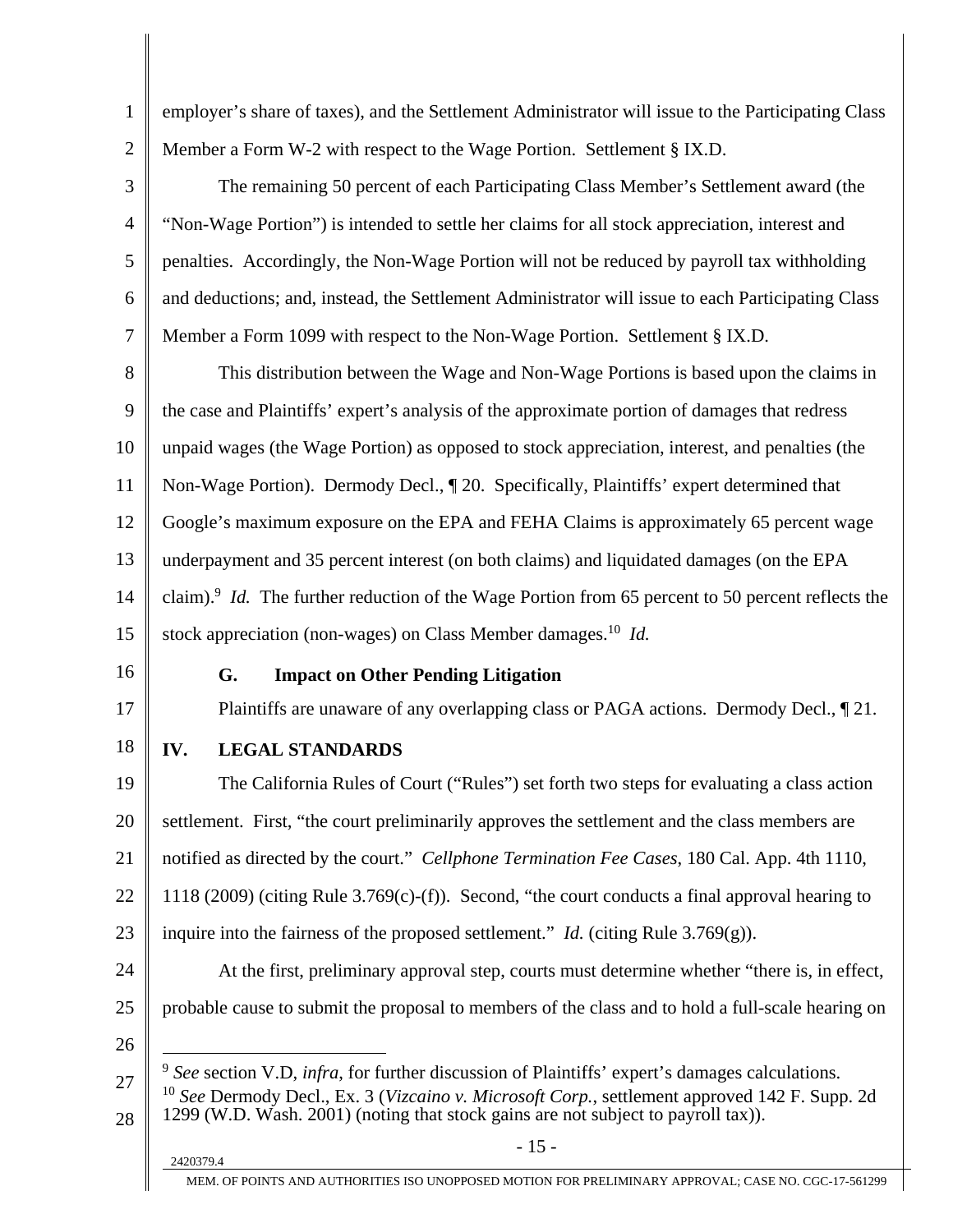| $\mathbf{1}$ | its fairness." California v. Levi Strauss & Co., 41 Cal. 3d 460, 485 (1986) (quoting Manual for                   |
|--------------|-------------------------------------------------------------------------------------------------------------------|
| $\mathbf{2}$ | Complex Litigation $\S 1.46$ ). At this stage, "the settlement need only be potentially fair, as the              |
| 3            | court will make a final determination of its adequacy at the hearing on final approval, after such                |
| 4            | time as any party has had a chance to object and/or opt out." Acosta v. Trans Union, LLC, 243                     |
| 5            | F.R.D. 377, 386 (C.D. Cal. 2007). This preliminary inquiry "must be limited to the extent                         |
| 6            | necessary to reach a reasoned judgment that the agreement is not the product of fraud or                          |
| 7            | overreaching by, or collusion between, the negotiating parties, and that the settlement, taken as a               |
| 8            | whole, is fair, reasonable and adequate to all concerned." Dunk v. Ford Motor Co., 48 Cal. App.                   |
| 9            | 4th 1794, 1801 (1996) (quoting Officers for Just. v. Civ. Serv. Comm'n of City & Cnty. of San                     |
| 10           | <i>Francisco</i> , 688 F.2d 615, 625 (9th Cir. 1982)). "Public policy generally favors the compromise             |
| 11           | of complex class action litigation." Cellphone Termination Fee Cases, 180 Cal. App. at 1118.                      |
| 12           | Courts have broad powers to determine whether a proposed class action settlement is fair,                         |
| 13           | reasonable, and adequate. <i>Mallick v. Superior Ct.</i> , 89 Cal. App. 3d 434, 438 (1979). The                   |
| 14           | decision to approve or reject a proposed settlement is committed to the trial court's sound                       |
| 15           | discretion. Wershba v. Apple Computer, Inc., 91 Cal. App. 4th 224, 234-35 (2001).                                 |
| 16           | Plaintiffs' PAGA claim is not a class claim, and the procedural rules for approving class                         |
| 17           | settlements thus do not apply. See generally Arias v. Superior Court, 46 Cal.4th 969, 986 (2009).                 |
| 18           | However, PAGA provides that the LWDA must be notified of a PAGA settlement (which                                 |
| 19           | Plaintiffs have done) and that the court "shall review and approve" any PAGA settlement. Labor                    |
| 20           | Code $\S$ 2699(1)(2). The court reviews a PAGA settlement to "determine whether it is fair,                       |
| 21           | reasonable, and adequate in view of PAGA's purposes to remediate present labor law violations,                    |
| 22           | deter future ones, and to maximize enforcement of state labor laws." Moniz v. Adecco USA, Inc.,                   |
| 23           | 72 Cal. App. 5th 56, 77 (2021).                                                                                   |
| 24           | THE SETTLEMENT IS FAIR, ADEQUATE, AND REASONABLE<br>V.                                                            |
| 25           | Courts consider several factors in making the fairness determination, including "the                              |
| 26           | strength of plaintiffs' case, the risk, expense, complexity and likely duration of further litigation,            |
| 27           | the risk of maintaining class action status through trial, the amount offered in settlement, the                  |
| 28           | extent of discovery completed and the stage of the proceedings, [and] the experience and views<br>$-16-$          |
|              | 2420379.4<br>MEM. OF POINTS AND AUTHORITIES ISO UNOPPOSED MOTION FOR PRELIMINARY APPROVAL; CASE NO. CGC-17-561299 |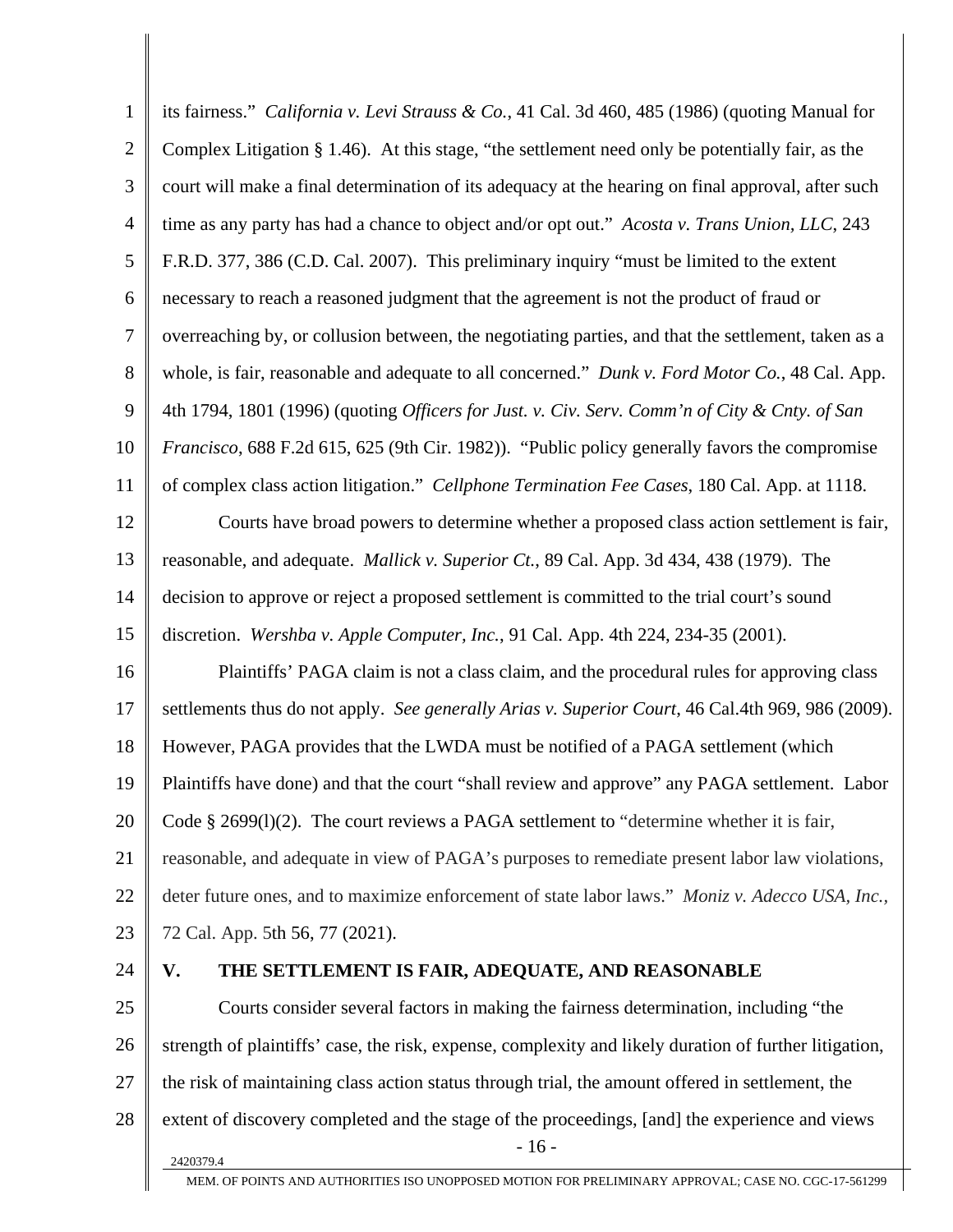1 2 3 4 5 6 of counsel." *Dunk*, 48 Cal. App. 4th at 1801. Generally, settlement agreements are presumed fair when: "(1) the settlement is reached through arm's-length bargaining; (2) investigation and discovery are sufficient to allow counsel and the court to act intelligently; (3) counsel is experienced in similar litigation; and (4) the percentage of objectors is small." *Id.* at 1802. This list "is not exclusive and the court is free to engage in a balancing and weighing of factors depending on the circumstances of each case." *Wershba*, 91 Cal. App. 4th at 245.

7 8

#### **A. The Settlement Is a Product of Arm's-Length Negotiations**

Here, these factors support preliminary approval of the Settlement.

9 10 11 12 13 14 15 16 The Settlement is the result of extensive arm's-length negotiations between experienced Class Counsel, who are deeply familiar with the facts and legal issues of this case, and counsel for Google, who vigorously defended the case. The negotiations took place under the guidance of an experienced mediator, Mediator Reiss, a highly regarded mediator for complex, high-stakes employment litigation such as this one. Dermody Decl., ¶ 22. Mediator Reiss's active role in the mediation substantiates the non-collusive nature of the Settlement. *See, e.g.*, *In re Bluetooth Headset Prod. Liab. Litig.*, 654 F.3d 935, 948 (9th Cir. 2011) (noting that the "presence of a neutral mediator . . . weigh[s] in favor of a finding of non-collusiveness").

17 18 19 20 21 22 23 24 25 26 27 The negotiations also took place over a period of several years. Following an unsuccessful full-day mediation in March 2019, and two additional years of discovery, the Parties met again for another full-day, in-person mediation in March 2022. Dermody Decl., ¶ 22. During this day of negotiation, the Parties strenuously advanced and held firm in their respective positions, and were ultimately not able to reach agreement. *Id.* It was only through two additional months of negotiation that the Parties were able to craft a fair resolution of the certified claims in the form of the monetary and non-monetary relief described herein. The years of discovery and litigation that pre-dated these extensive negotiations rendered both Parties wellequipped with "an understanding of the amount that is in controversy and the realistic range of outcomes of the litigation," which further supports the non-collusive nature of the Settlement. *Clark v. Am. Residential Servs. LLC*, 175 Cal. App. 4th 785, 801 (2009).

28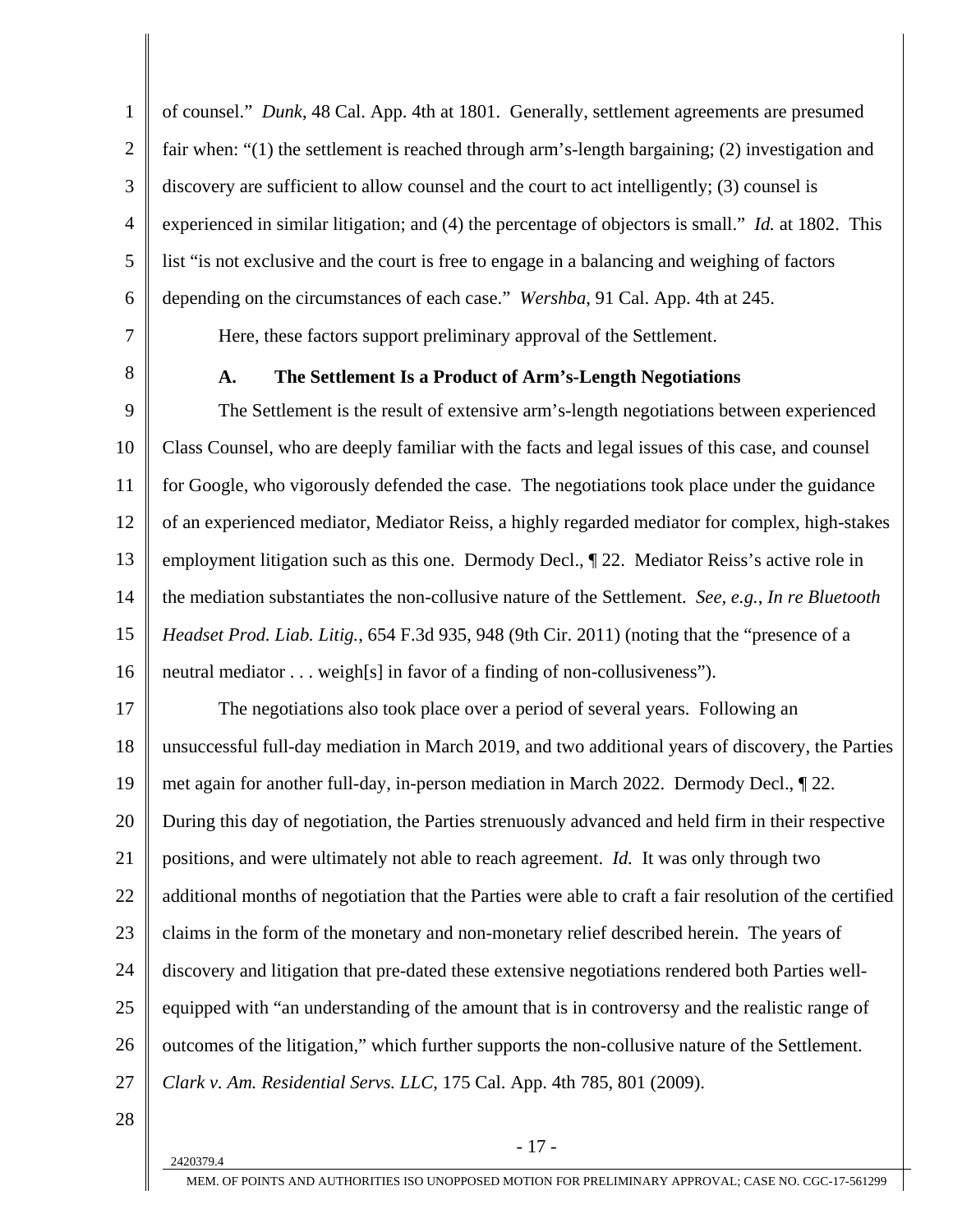2

1

#### **B. Sufficient Discovery Occurred to Allow Counsel and the Court to Intelligently Determine the Settlement Is Fair**

3 4 5 6 7 8 9 10 11 12 13 14 15 16 17 The status of discovery at the time the Settlement was reached also weighs in favor of preliminary approval.This requirement exists so that parties can provide the court with "a meaningful and substantiated explanation of the manner in which the factual and legal issues have been evaluated." *Kullar v. Foot Locker Retail, Inc.*, 168 Cal. App. 4th 116, 132-33 (2008). Comprehensive discovery, including through the process of class certification and preparation for trial, allowed counsel for both Parties to approach settlement here with a clear view of the factual and legal issues. The Settlement followed years of discovery, resulting in production and review of a vast evidentiary record of 167,278 pages of documents and many hundreds more pages in deposition testimony from all four Named Plaintiffs and eleven corporate representatives of Google. Dermody Decl., ¶ 24. The Parties also engaged in extensive expert discovery involving nine separate expert reports that were thoroughly examined, responded to, and scrutinized during four expert depositions. *Id.* Beyond discovery, the Parties extensively litigated the substantive legal issues, including litigating two separate rounds of Google's demurrers, Plaintiffs' class certification motion, and Google's writ of mandate. *Id.*, ¶ 25. In short, no stone was left unturned over the more than four and a half years of this

18 19 20 21 22 23 litigation, allowing counsel to make fully informed decisions when negotiating the Settlement. Courts have approved settlements in comparable and less extensive circumstances. *See, e.g.*, *7- Eleven Owners for Fair Franchising v. Southland Corp.*, 85 Cal. App. 4th 1135, 1152 (2000) (affirming class action settlement that "came only after some four and a half years of litigation, including voluminous discovery and many motions filed and argued by both sides").

24 25

#### **C. Settlement Is Appropriate in Light of the Strength of Plaintiffs' Case and the Risk of Further Litigation**

26 27 28  $2420379.4$  - 18 -In evaluating the strength of a plaintiff's case, a court should not reach any conclusions on contested issues of law or fact, because it is the uncertainty of such issues that leads parties to resolve their disputes short of a final, litigated resolution. *7-Eleven*, 85 Cal. App. 4th at 1145.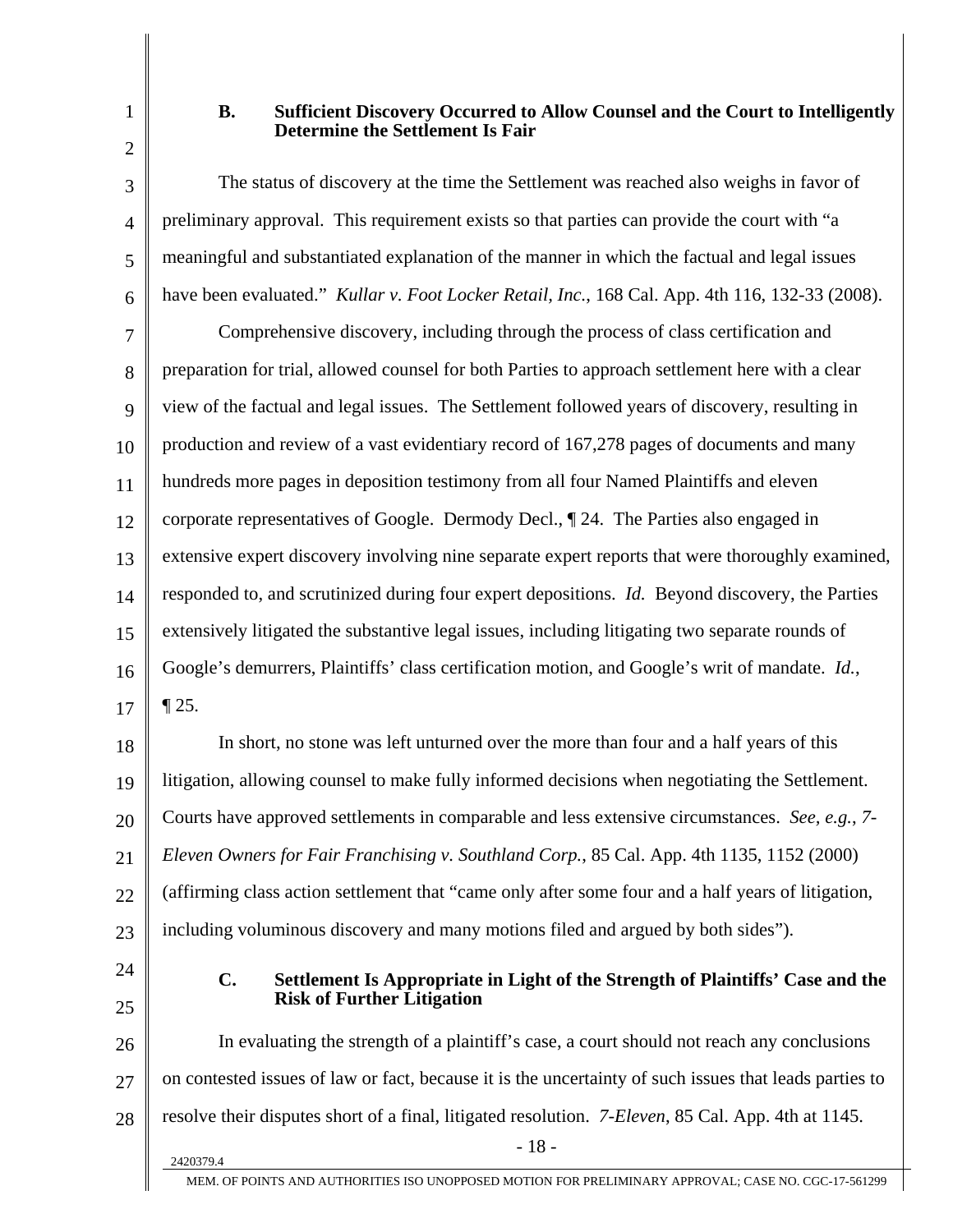1 2 Here, although Class Counsel believes the evidence supports Plaintiffs' certified EPA and FEHA Claims, a trial of this case poses several uncertainties that favor settlement.

3 4 5 6 7 8 9 10 11 12 13 14 15 16 17 18 19 20 The uncertainties of trial—which remain common to the Classes—were detailed by the Court at class certification. With respect to the EPA Claim, the Court noted that Google had "identified 'errors' in [Plaintiffs' expert] Professor Neumark's model" of pay disparity between men and women, and had offered "competing control variables to explain Plaintiffs' observed pay disparity" that "refute any claim of discrimination." Class Cert. Order at 8. The Court determined, however, that the Parties' disagreement about "whether Plaintiffs' or Google's expert report is more convincing," *id*., would ultimately be determined using common evidence at trial: "[the experts'] competing analyses are common evidence that a factfinder can evaluate, along with other evidence of Google's actual pay practices, to determine whether bona fide factors account for any gender pay disparities within job code, and whether those factors caused the entire pay disparity as required by the EPA or whether, as Plaintiffs contend, the pay disparity is caused by an impermissible factor." *Id*. at 10. Similarly, with respect to the FEHA Claim, Google attempted to rebut Plaintiffs' expert's finding of disparate impact by presenting "common evidence of its own from its expert, Dr. Saad, to dispute that Google had a common practice of considering prior pay information." *Id*. at 11. On this Claim, too, the Court concluded that at trial, the "factfinder can weigh this contrary common evidence and determine whether or not Google had a policy of using prior pay to set salaries at Google, and whether or not that policy had a disparate impact on women." *Id*.

21 22 23 24 25 26 27 28  $2420379.4$  - 19 -There is a risk that at trial, the factfinder will adopt some or all of Google's expert analyses, thereby undercutting or even eliminating Plaintiffs' prima facie case on both the EPA and FEHA Claims, or substantially reducing damages. Courts routinely hold that "tangible, immediate benefits" of settlement outweigh such risks. *Ebarle v. Lifelock, Inc.*, No. 15-cv-00258-HSG, 2016 WL 234364, at \*8 (N.D. Cal. Jan. 20, 2016). Further, even if the factfinder found for Plaintiffs at trial, Class Members may not receive any recovery until after years of costly appeals by Google. This further weighs in favor of settlement. *See, e.g.*, *Nat'l Rural Telecomm. Coop. v. DIRECTV, Inc.*, 221 F.R.D. 523, 526 (C.D. Cal. 2004) ("In most situations,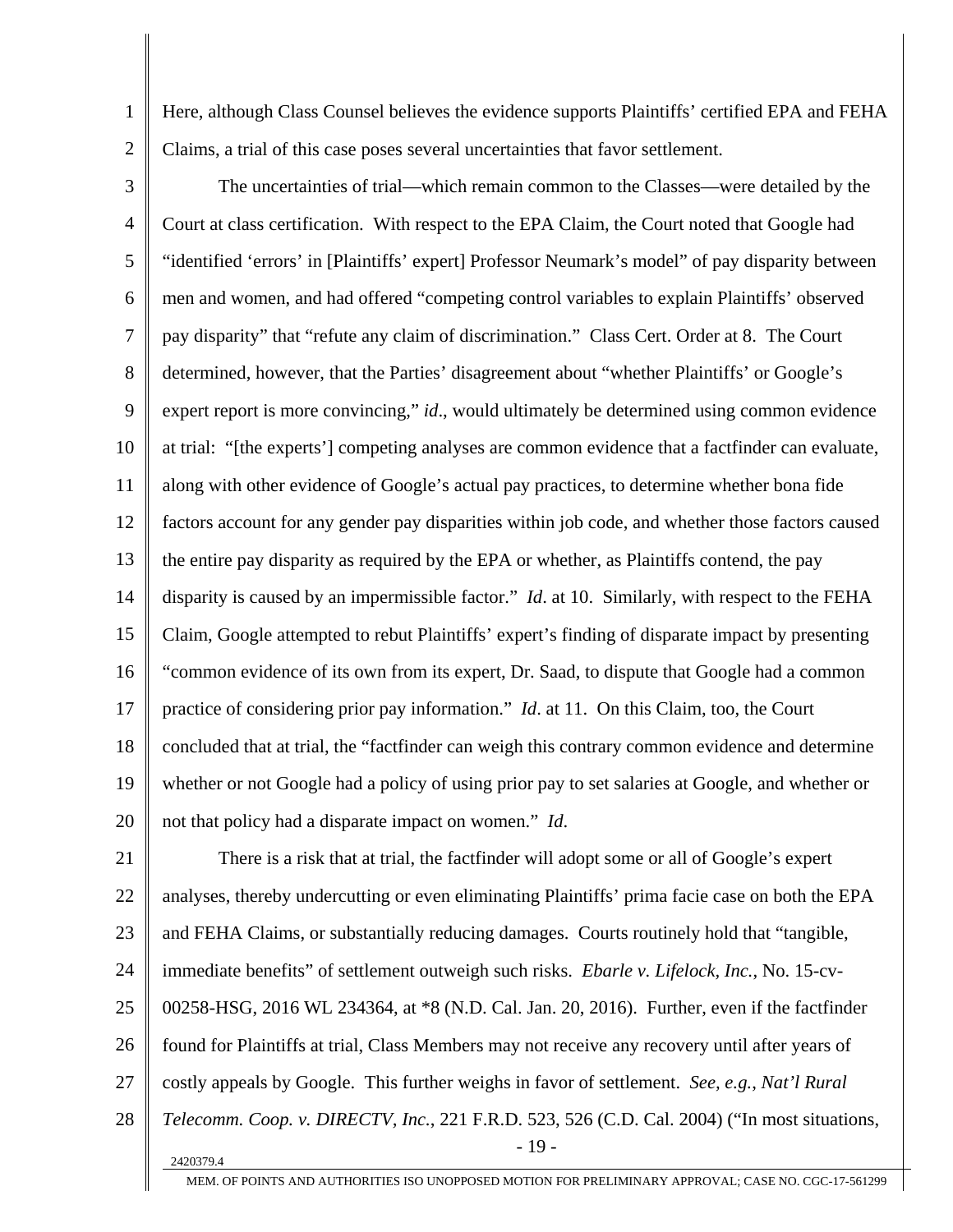1 2 3 4 5 unless the settlement is clearly inadequate, its acceptance and approval are preferable to lengthy and expensive litigation with uncertain results."); *In re Linkedin User Priv. Litig.*, 309 F.R.D. 573, 587 (N.D. Cal. 2015) ("Immediate receipt of money through settlement, even if lower than what could potentially be achieved through ultimate success on the merits, has value to a class, especially when compared to risky and costly continued litigation.").

6

7

8

Plaintiffs' PAGA Claims are derivative of their EPA claims and thus subject to the same risks. And unlike damages, PAGA penalties may be reduced by the court based on a variety of factors, making award of substantial penalties even less certain. Labor Code § 2699(e)(2).

9

#### **D. The Settlement Provides Substantial Monetary Relief to Class Members**

10 11 12 13 14 15 16 17 18 19 The monetary value of a settlement is another factor to consider in determining whether a settlement falls within the range of possible final approval. *Wershba*, 91 Cal. App. 4th at 244-45. "In the context of a settlement agreement, the test is not the maximum amount plaintiffs might have obtained at trial on the complaint, but rather whether the settlement is reasonable under all of the circumstances." *Id*. at 250. Settlements providing for narrower relief than could be obtained at trial can be fair and reasonable because "the public interest may indeed be served by a voluntary settlement in which each side gives ground in the interest of avoiding litigation." *Id.* (quoting *Air Line Stewards, etc., Local 550 v. Am. Airlines, Inc.*, 455 F.2d 101, 109 (7th Cir. 1972)). *See also Officers for Just.*, 688 F.2d at 628 ("It is well-settled law that a cash settlement amounting to only a fraction of the potential recovery will not per se render the settlement

20 inadequate or unfair.").

21 22 23 24 25 26 27 Given the uncertainties and risks of trial detailed above, and the significant time and risk involved in an appeal of any verdict in favor of Plaintiffs, the Settlement is an excellent result for the Class. Even without consideration of the non-monetary relief, discussed below, the \$118 million settlement represents outstanding value given the vastly competing views of the Parties as to what Plaintiffs could have achieved at trial. Specifically, Plaintiffs' expert found that Google was facing maximum damages of \$571 million: \$108 million for the EPA Claim and

28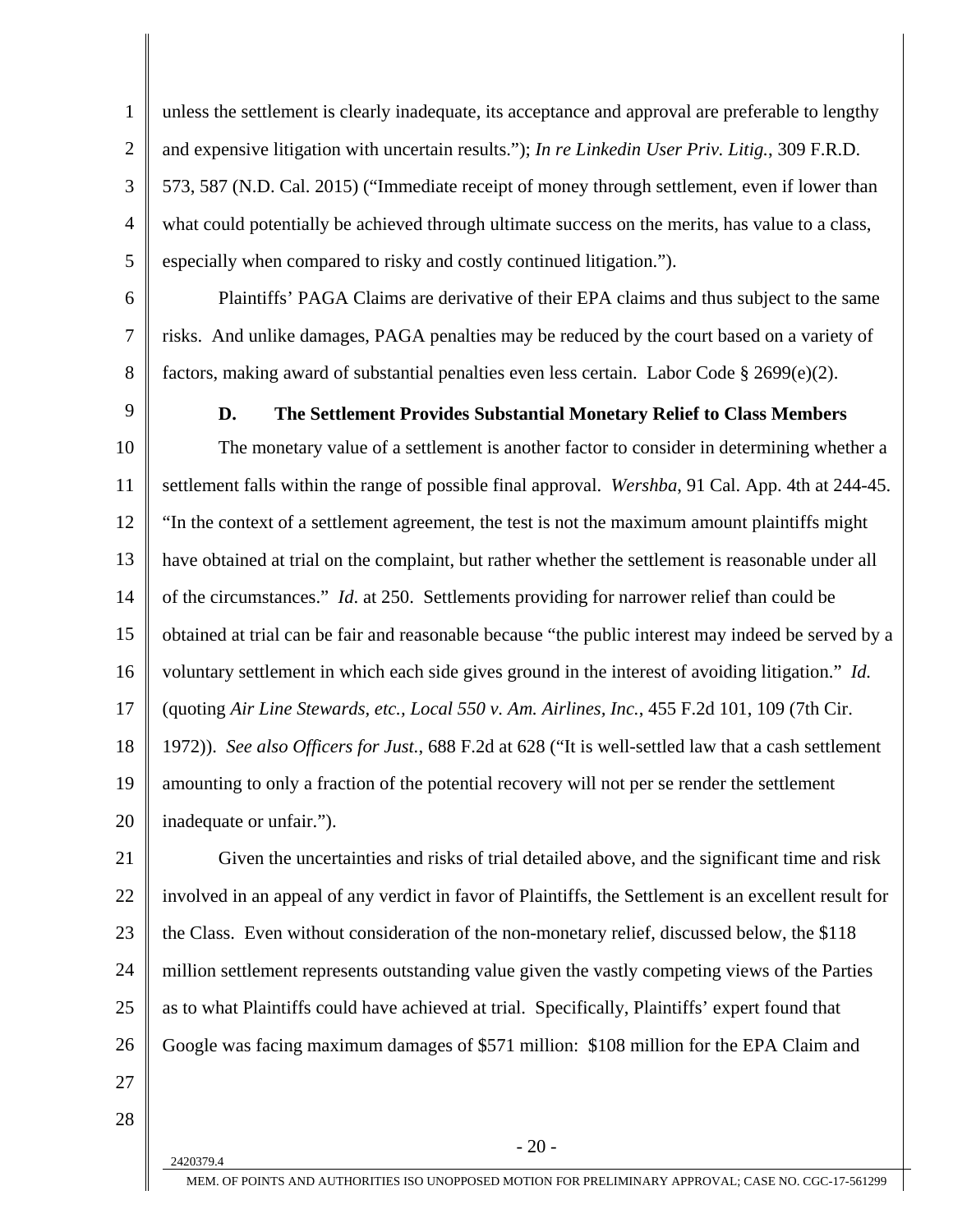| $\mathbf{1}$   | \$463 million for the FEHA Claim. <sup>11</sup> Dermody Decl., 11 & n.1. Google, on the other hand,                                                                                                                                                                                                                                                                                                       |
|----------------|-----------------------------------------------------------------------------------------------------------------------------------------------------------------------------------------------------------------------------------------------------------------------------------------------------------------------------------------------------------------------------------------------------------|
| $\overline{2}$ | maintains that there is no liability on either the EPA Claim or the FEHA Claim at all. $Id.$ , $\P$ 11.                                                                                                                                                                                                                                                                                                   |
| 3              | The \$118 million Total Settlement Amount therefore represents approximately 14 percent                                                                                                                                                                                                                                                                                                                   |
| 4              | of Plaintiffs' maximum assessment of damages (or 21 percent without interest and penalties)                                                                                                                                                                                                                                                                                                               |
| 5              | and, obviously, \$118 million over Google's assessment of damages. Courts routinely approve                                                                                                                                                                                                                                                                                                               |
| 6              | settlements that amount to similar, or substantially smaller, portions of potential damages. See,                                                                                                                                                                                                                                                                                                         |
| 7              | e.g., Reed v. 1-800 Contacts, Inc., No. 12-cv-02359-JM, 2014 WL 29011, at *6 (S.D. Cal. Jan. 2,                                                                                                                                                                                                                                                                                                           |
| 8              | 2014) (granting final approval of a settlement providing for 1.7 percent of possible recovery); In                                                                                                                                                                                                                                                                                                        |
| 9              | re Toys R Us-Delaware, Inc.-Fair & Accurate Credit Transactions Act (FACTA) Litig., 295                                                                                                                                                                                                                                                                                                                   |
| 10             | F.R.D. 438, 453-54 (C.D. Cal. 2014) (3 percent); <i>In re Omnivision Techs., Inc.</i> , 559 F. Supp. 2d                                                                                                                                                                                                                                                                                                   |
| 11             | 1036, 1042 (N.D. Cal. 2008) (6 percent); In re Currency Conversion Fee Antitrust Litig., No. 01-                                                                                                                                                                                                                                                                                                          |
| 12             | MDL-1409, 2006 WL 3247396, at *6 (S.D.N.Y. Nov. 8, 2006) (10 to 15 percent); In re High-                                                                                                                                                                                                                                                                                                                  |
| 13             | Tech Emp. Antitrust Litig., No. 11-cv-02509-LHK, 2015 WL 5159441, at *4 (N.D. Cal. Sept. 2,                                                                                                                                                                                                                                                                                                               |
| 14             | 2015) (14 percent); <i>In re Mego Fin. Corp. Sec. Litig.</i> , 213 F.3d 454, 459 (9th Cir. 2000) (17                                                                                                                                                                                                                                                                                                      |
|                |                                                                                                                                                                                                                                                                                                                                                                                                           |
| 15             | percent).                                                                                                                                                                                                                                                                                                                                                                                                 |
| 16             |                                                                                                                                                                                                                                                                                                                                                                                                           |
| 17             | Е.<br>The Settlement's Programmatic Non-Monetary Terms Are of Significant<br><b>Value and Will Benefit the Class</b>                                                                                                                                                                                                                                                                                      |
| 18             | Although injunctive relief is just one part of the proposed Settlement here, courts                                                                                                                                                                                                                                                                                                                       |
| 19             | assessing the adequacy of a multi-part settlement are instructed to view "the complete package                                                                                                                                                                                                                                                                                                            |
| 20             | taken as a whole, rather than the individual component parts." Officers for Just., 688 F.2d at 628.                                                                                                                                                                                                                                                                                                       |
| 21             | To assess whether a Class settlement <i>overall</i> is adequate, the first question is whether the overall                                                                                                                                                                                                                                                                                                |
| 22             | consideration is sufficient for the release of claims. And, determining what might be appropriate                                                                                                                                                                                                                                                                                                         |
| 23             | consideration is informed by the remedies the claims might provide if Plaintiffs were to prevail. <sup>12</sup>                                                                                                                                                                                                                                                                                           |
| 24             | See Romero v. Securus Techs., Inc., No. 16CV1283 JM (MDD), 2020 WL 3250599, at *6 (S.D.                                                                                                                                                                                                                                                                                                                   |
| 25             | $11$ These figures increase to \$268 million and \$604 million, respectively, with interest and<br>penalties. Dermody Decl., ¶ 11 n.1.                                                                                                                                                                                                                                                                    |
| 26<br>27<br>28 | $12$ To be clear, a court is not limited to only considering the value of those remedies which could<br>be achieved by judgment. For example, if a consumer suffered from errant credit reporting, it<br>might be more valuable to her for her credit report to be fixed than to receive a de minimis<br>statutory payment for the error, even if the legal remedy at trial only provided for the latter. |
|                | $-21-$<br>2420379.4                                                                                                                                                                                                                                                                                                                                                                                       |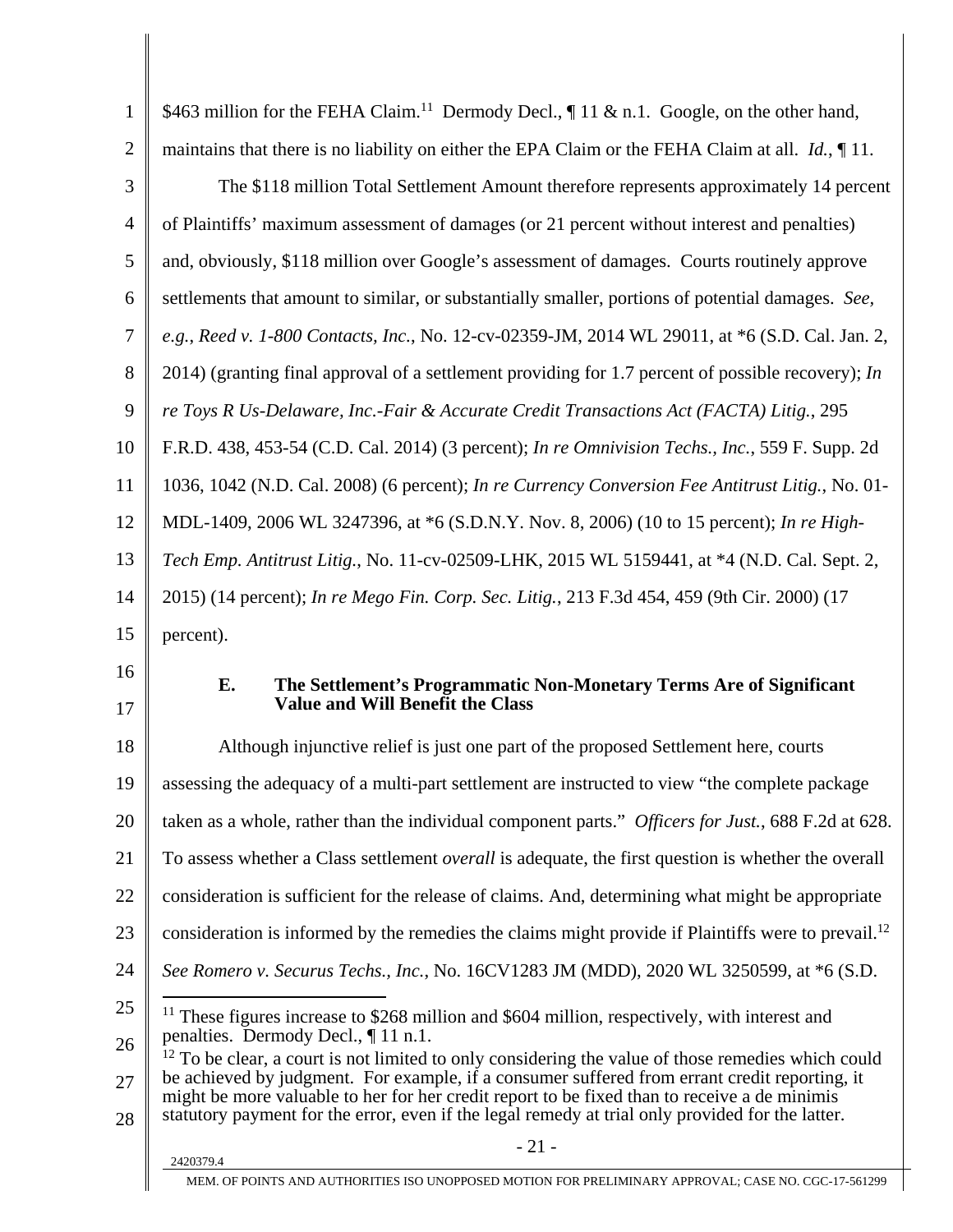2 Cal. June 16, 2020) (court may consider "plaintiffs' expected recovery [at trial] balanced against the value of the settlement offer").

1

3 4 5 6 7 8 9 10 11 12 13 14 15 Here, Plaintiffs have alleged claims for which the remedies are primarily monetary. Accordingly, the adequacy of this settlement may be assessed entirely by reviewing the monetary relief and recognizing that Google is changing the challenged practices. *See, e.g., Lerma v. Schiff Nutrition Int'l, Inc*., No. 11CV1056-MDD, 2015 WL 11216701, at \*7 (S.D. Cal. Nov. 3, 2015) (finding even limited injunctive relief fair, adequate and reasonable because "the Court has weighed that limited value against the small or nonexistent potential value of the injunctive relief Class Counsel could be expected to obtain at trial and the very significant risks of continuing the litigation.") (citing *Linney v. Cellular Alaska P'ship*, 151 F.3d 1234, 1242 (9th Cir. 1998)); *Moore v. PetSmart, Inc.*, No. 5:12-CV-03577-EJD, 2015 WL 5439000, at \*6 (N.D. Cal. Aug. 4, 2015), *aff'd*, 728 F. App'x 671 (9th Cir. 2018) ("While the monetary recovery obtained for settlement class members is significant, the injunctive relief agreed upon is less impressive . . . . Nonetheless, as a whole, the monetary amount offered to purported class members is substantial enough to weigh this factor in favor of settlement.").

16 17 18 19 20 21 22 23 24 25 26 27 28  $2420379.4$  - 22 -That said, the Parties here negotiated for much more than just cash in order to improve processes that Plaintiffs believe will *solve* the concerns that Plaintiffs raised in the lawsuit. By all measures, this relief exceeds what Plaintiffs could have achieved at trial, and will enhance equity for women for years to come. *See* Settlement, § VIII (requiring, for example, that a qualified independent expert analyze leveling practices and that an external economist monitor pay). This compares favorably to other discrimination settlements approved by courts. *See, e.g., Marolda v. Symantec Corp*., No. 08-CV-05701 EMC, 2013 WL 12310821, at \*5 (N.D. Cal. Apr. 5, 2013) (finding settlement fair, adequate and reasonable because "Defendants have offered a substantial amount of money in settlement, and the injunctive and equitable relief provided for in the Settlement conveys significant benefits to the Class"); Dermody Decl., Exs. 4-10 (employment class settlements with monetary and injunctive relief which were approved by Northern District of California Judges Edward Chen, Phyllis Hamilton, Thelton Henderson, Susan Illston and Claudia Wilkin; by Eastern District of New York Judge Pamela Chen; and by District of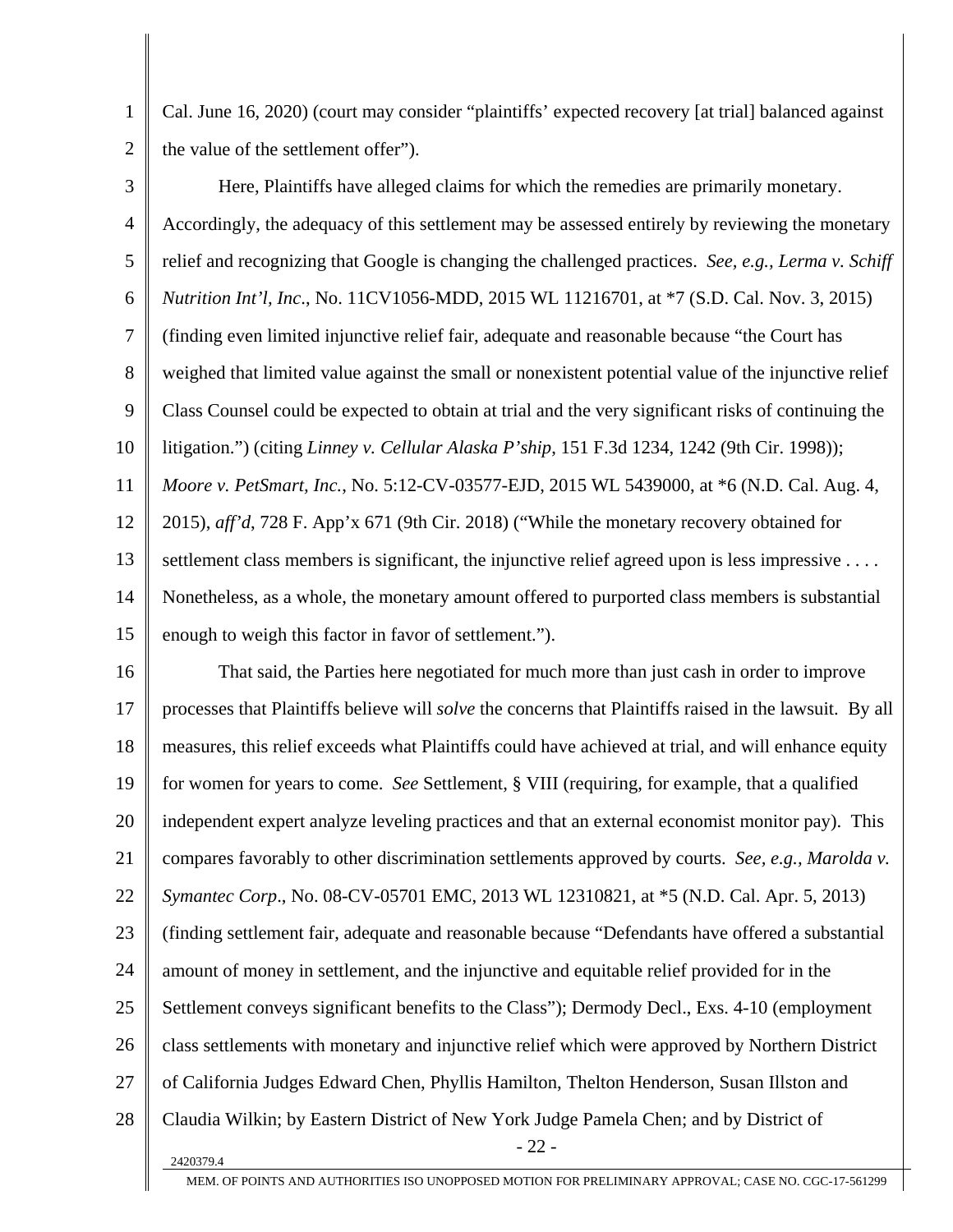1

Columbia District Judge Richard Roberts).

2 3 4 5 6 7 Here, the Settlement provides for significant programmatic relief, described above, which will provide ongoing benefits to women at Google for years to come. Plaintiffs believe the Settlement's programmatic relief will help ensure that women are not paid less than their male counterparts who perform substantially similar work moving forward, and that Google's leveling practices are equitable. Dermody Decl., ¶ 16. Importantly, the relief will help ensure the problems Plaintiffs alleged do not occur in the future.<sup>13</sup>

8

#### **F. The Experience and Views of Counsel Support Settlement**

9 10 11 12 13 Plaintiffs are represented by respected Class Counsel with decades of class action experience and a long and successful record of prosecuting employment matters to favorable resolutions, including in cases before this Court. Dermody Decl., ¶¶ 3-5; Finberg, Decl., ¶¶ 3-15. Their view that this settlement is fair weighs in favor of preliminary approval. *7-Eleven*, 85 Cal. App. 4th at 1146.

- 14
- 15

### **VI. THE PROPOSED NOTICE ADEQUATELY APPRISES CLASS MEMBERS OF THEIR RIGHTS UNDER THE SETTLEMENT AND SATISFIES DUE PROCESS**

16 17 18 19 20 21 22 23 24 Under Rule 3.769, "[i]f the court has certified the action as a class action, notice of the final approval hearing must be given to the class members in the manner specified by the court. The notice must contain an explanation of the proposed settlement and procedures for class members to follow in filing written objections to it and in arranging to appear at the settlement hearing and state any objections to the proposed settlement." An appropriate notice is one which has a "reasonable chance of reaching a substantial percentage of the class members." *Cartt v. Superior Court*, 50 Cal. App. 3d 960, 974 (1975). The class notice must also "fairly apprise the class members of the terms of the proposed compromise and of the options open to dissenting  $\overline{a}$ 

28

<sup>25</sup>  26 27 <sup>13</sup> The three-year horizon on Google's non-monetary commitments is also commonly accepted as appropriate for implementation of injunctive relief proposals. Dermody Decl., ¶ 16, Ex. 11 (*Pan v. Qualcomm,* No. 16-cv-01885-JLS-DHB (S.D.Cal. 2017) (approving three-year compliance period)); Ex. 12 (*Branner v. Covenant Aviation Security LLC,* No. 20-cv-03164 (San Mateo Super. Ct. 2020) (same)); Ex. 6 (*Calibuso v. Bank of America*, No. 10-1413-PKC (E.D.N.Y. 2013) (same)); Ex. 13 (*Chen v. Western Digital,* No. 8:19-cv-00909-JLS-DFM (C.D. Cal 2021) (two years)); Ex. 7 (*Ellis v. Costco Wholesale Corp.*, No. 04-3341-EMC (N.D. Cal. 2007) (same)).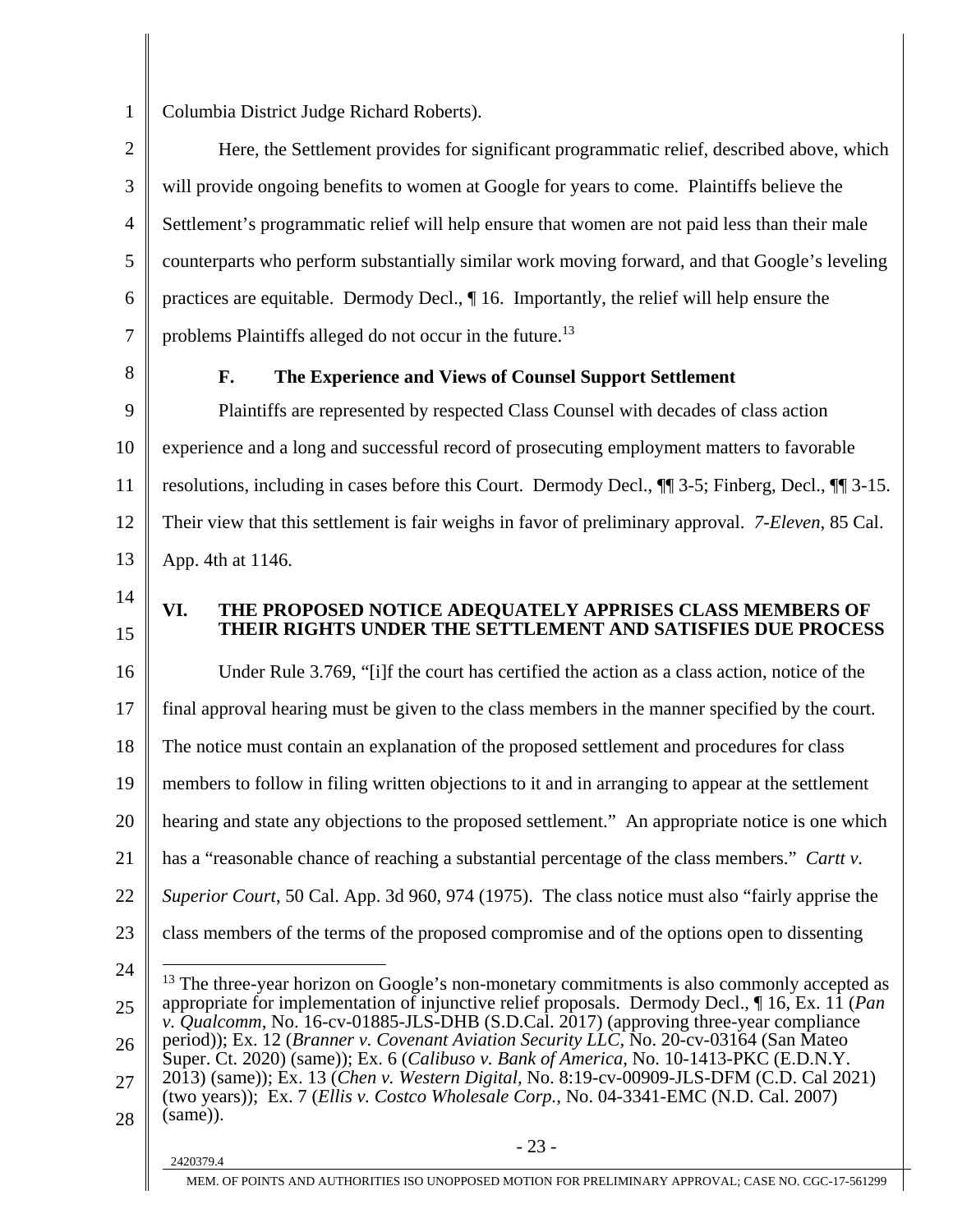1 2 3 4 5 6 7 8 9 10 11 12 13 14 15 16 17 18 19 20 21 22 23 24 25 26 27 28  $2420379.4$  - 24 class members." *Levi Strauss & Co.,* 41 Cal. at 485. The trial court has broad discretion in fashioning an appropriate notice program. *Cartt*, 50 Cal. App. 3d at 973-74. Plaintiffs request that the Court approve the plan and forms of Notice, which inform Class members of the proposed settlement and their options: do nothing, and remain in the Class(es); opt-out; or object and/or comment. Settlement, Ex. A. The proposed Notice also provides information on the meaning and nature of the Claims; who is a Class Member; the terms and provisions of the Settlement; the monetary and non-monetary relief the Settlement will provide to Class Members; how the monetary relief will be allocated; the Class Member's estimated individual share of the Settlement, should she not exclude herself; details regarding the PAGA Payment; the fact that Class Counsel will seek service awards for the Named Plaintiffs; the amounts Class Counsel will seek for attorneys' fees and reimbursement of litigation expenses; the date, time and place of the final approval hearing; and the procedures and deadlines for opting out or objecting to the Settlement. *Id*. The Notice will be sent to Class Members both by U.S. mail and by e-mail. The Settlement Administrator will also maintain a settlement website with copies of the Complaint, the Notice, the Settlement Agreement and all exhibits thereto, and all filings made in connection with the settlement approval process. In addition, the Settlement Administrator will maintain a dedicated hotline where Class Members can call to have their questions answered. This plan meets the constitutional standards as well as the standards under Rule 3.766, and should be approved. *Cellphone Termination Fee Cases*, Cal. App. 4th at 1390. Accordingly, the Notice should be approved. **VII. THE PROPOSED PLAN OF ALLOCATION IS APPROPRIATE**  The amount attributed to each element of the Total Settlement Amount—*i.e.*, the Net Settlement Fund, PAGA Payment, Class Representative Service Award Payments, and Class Counsel Fees and Expenses Payment—is fair, reasonable, and adequate. **A. The Distribution of the Net Settlement Fund Is Appropriate and Fair**  Class Members will be automatically allocated awards based on detailed statistical models, described in the Plan of Allocation, that account for their relative contributions to the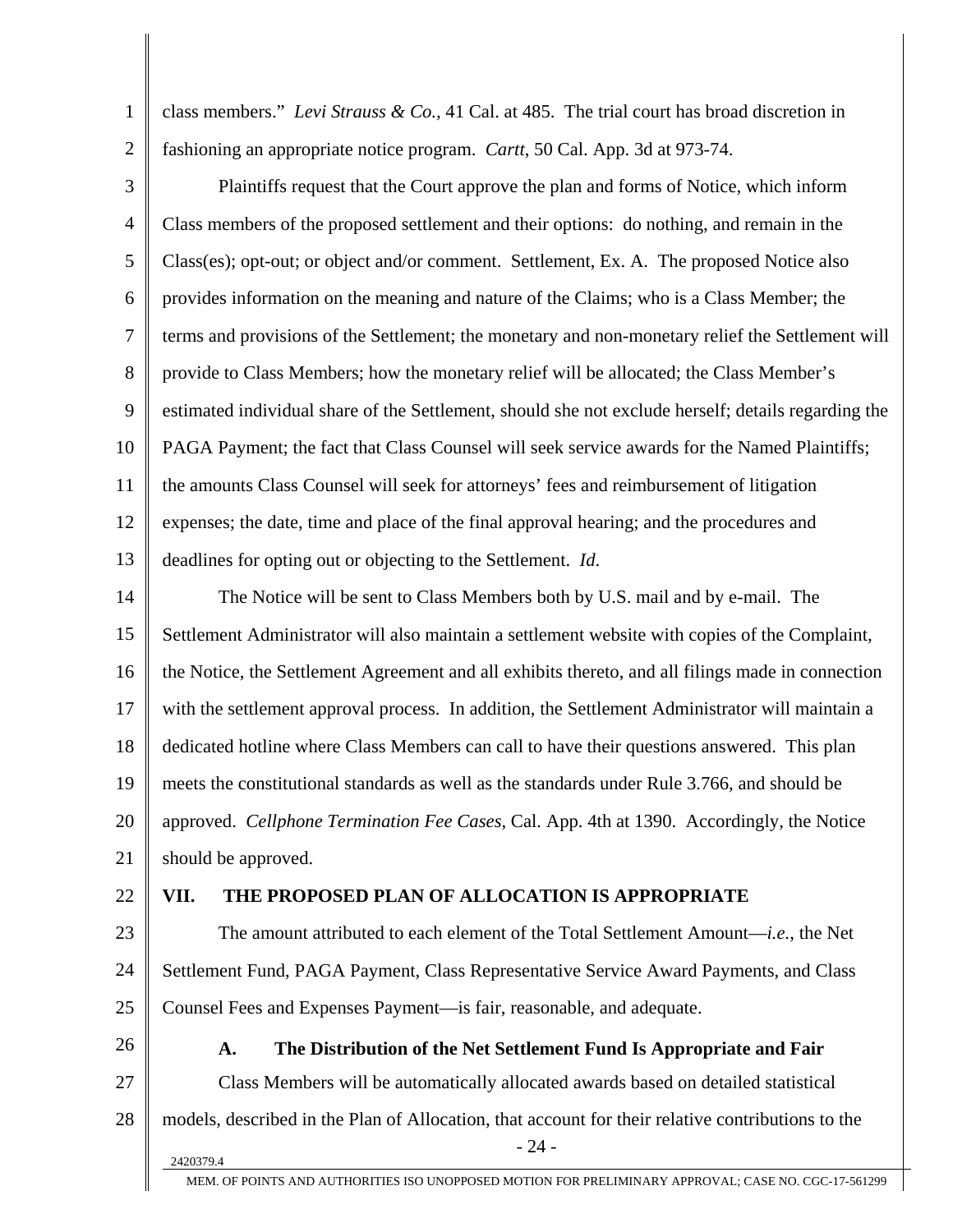1 2 3 alleged damages for the EPA Claim Class and/or FEHA Subclass Claim. Settlement, Ex. C. There is no claims form and nothing the Class is required to do to participate. Checks will automatically be mailed to any Class Member who does not opt out.

4 5 6 7 8 These allocation formulae are fair, reasonable, and adequately compensate Class Members, as Class Members who suffered greater pay disparities will receive greater awards. Moreover, these formulae are reliable because they are rooted in the same in-depth and sophisticated expert analyses that this Court deemed sufficient to establish a potential prima facie case of liability on the EPA and FEHA Claims at class certification. Class Cert. Order at 8-11.

9 10 11 12 13 14 15 Further, the distribution of payments to Participating Class Members between the Wage and Non-Wage Portions reflects the different tax implications for wages, which are subject to payroll taxes (FICA, etc.) in addition to income tax, while non-wages are only subject to income tax. As the Parties did here, parties typically negotiate this allocation based on whether the claims include penalties or non-wage income. *See, e.g.*, Dermody Decl., Ex. 9 (*In re High-Tech Litig. Employee Antitrust Litig.*, No. 11-CV-02509-LHK (N.D. Cal. 2015) (allocating the settlement fund as 33 percent wages and 67 percent other income)).

16

#### **B. The PAGA Payment Is Appropriate and Fair**

17 18 19 20 21 22 23 24 25 26 27 28  $2420379.4$  - 25 -The \$1 million allocated to the PAGA Payment—which amounts to just under 1 percent of the Total Settlement Amount—is also fair, reasonable, and adequate, and, in combination with class damages and injunctive relief, will remediate the claimed labor law violations and deter future ones. The PAGA claim has a one-year statute of limitations, which will run from the June 2022 filing of the Second Amended Complaint, and thus encompasses a much shorter time period, and fewer employees, than the other claims. It will be allocated to members of the PAGA Group proportionally based on the number of pay periods they worked during the PAGA limitations period. Settlement, Ex. C. The PAGA Payment is consistent with PAGA allocations routinely approved by other California courts. *See, e.g.*, Dermody Decl., Ex. 13 (*Chen v. Western Digital*, No. 19-cv-00909-JLS (C.D. Cal. 2021) (final order granting allocation to LWDA at 1 percent of class settlement)); Ex. 11 (*Pan v. Qualcomm*, No. 16-cv-01885-JLS (S.D. Cal. 2017) (same)); Ex. 14 (*Cuenca v. Kaiser Foundation Health Plan, Inc.*, No. RG20065123 (Alameda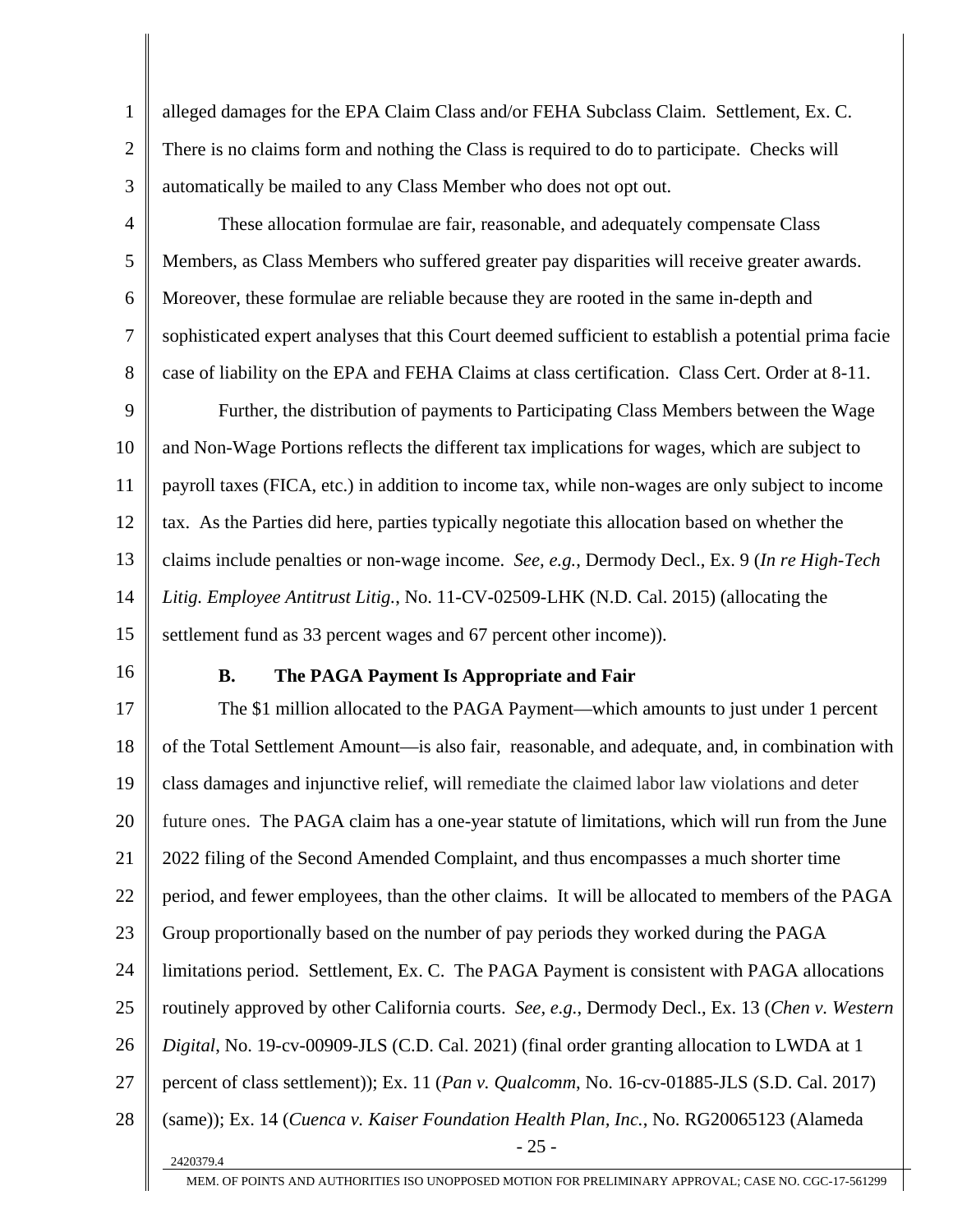1 2 Super. Ct. 2021) (same)); Ex. 15 (*McNaulty, et al. v. Alameda Contra Costa Transit District*, No. RG189339766 (Alameda Super. Ct. 2020) (0.6 percent)).

3

4

5

6

7

#### **C. The Class Representative Service Awards Are Appropriate and Fair**

Courts routinely approve service awards to compensate named plaintiffs for the services they provide and the risks they incur during class action litigation. *See, e.g.*, *Bell v. Farmers Ins. Exchange*, 115 Cal. App. 4th 715, 726 (2004) (upholding "service payments" to named plaintiffs for their efforts in bringing the case).

8 9 10 11 12 13 14 15 16 17 18 19 20 21 22 Here, the Settlement provides that the Plaintiffs will seek by separate motion, and Google will not oppose, service awards for each Named Plaintiff of either \$50,000 (for Ms. Wisuri, Ms. Lamar, and Ms. Pease) or \$75,000 (for Ms. Ellis, the lead Plaintiff). Considering the dedication and engagement the Named Plaintiffs have demonstrated throughout this four and a half year litigation, these service awards are more than justified.<sup>14</sup> All four Named Plaintiffs responded to discovery, sat for a deposition, attended two all-day mediations, and kept thoroughly involved in the investigation, including many hours on the telephone or communicating via email with Class Counsel to provide information about their experiences at Google and input on the case and Settlement. Dermody Decl., ¶ 26. Importantly, unlike other types of class actions, employee plaintiffs face significant risk that future employers will not want to employ them due to their participation in an employment discrimination class action lawsuit, a risk the Named Plaintiffs accepted here to benefit others. The service awards Class Counsel seeks for their efforts are therefore not only justified, but at amounts comparable to awards approved in other cases. *See, e.g.*, *Van Vranken v. Atlantic Richfield Co.*, 901 F. Supp. 294, 300 (N.D. Cal. 1995) (approving a \$50,000 service award).

23

24 25 26 Plaintiffs respectfully submit that an additional \$25,000 is warranted for Ms. Ellis. She performed all of the important and time-consuming tasks of the other Named Plaintiffs, but also served as a leader among the group, whose name appeared first on the case caption and (often) in press about the case. The additional scrutiny associated with this "first" position has,

27 28 <sup>14</sup> Plaintiffs will also submit supporting declarations in advance of final approval, supporting the amounts requested.

 $\overline{a}$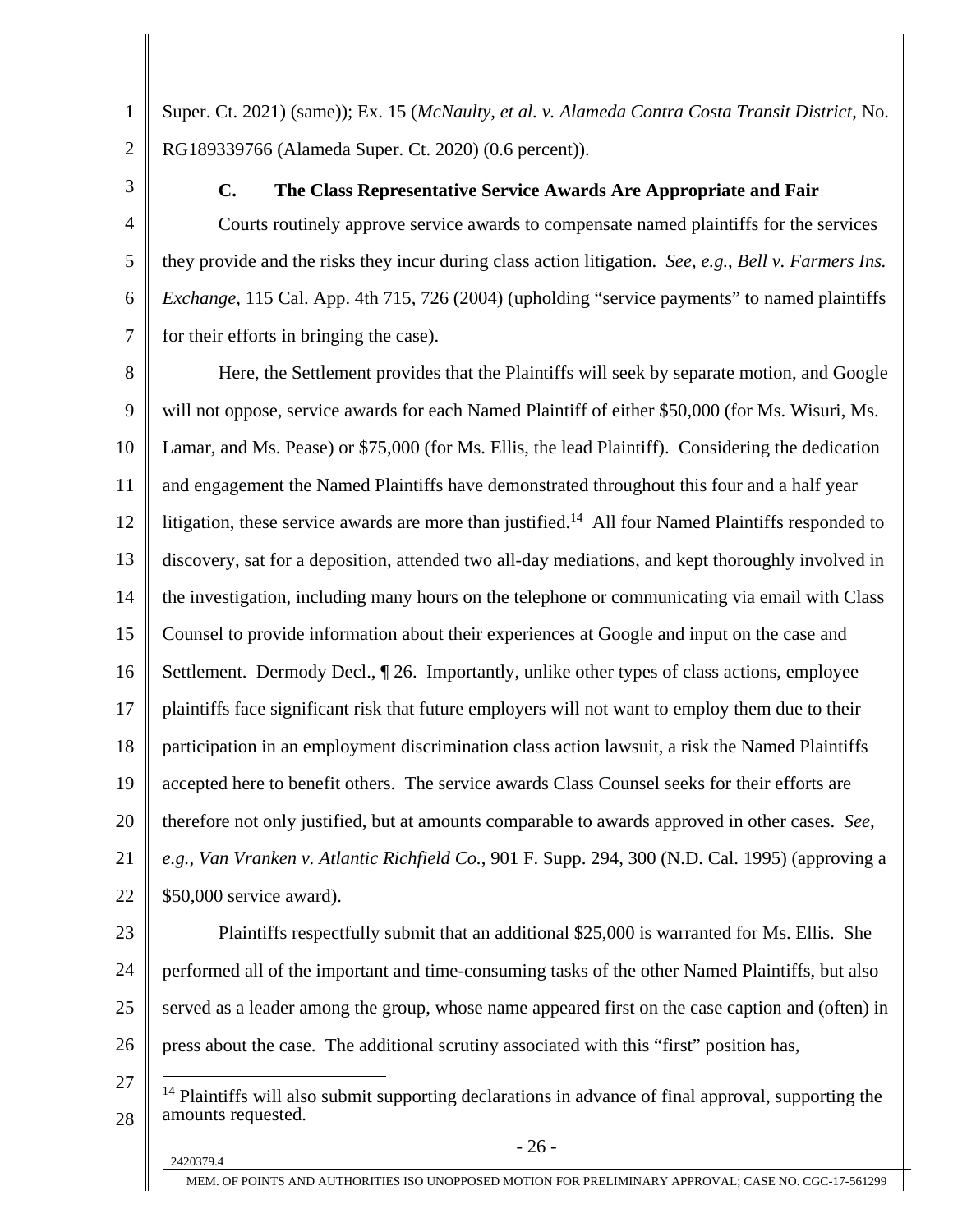1 2 3 4 unfortunately, resulted in both online harassment and physical stalking that required police intervention and a restraining order. Dermody Decl., ¶27. The emotional toll of the harassment Ms. Ellis suffered as a result of her leadership in this case more than warrants the additional \$25,000 in her proposed service award. *Id*.

5 6 7 8 9 10 11 12 13 14 15 16 17 18 19 Additionally, each Named Plaintiff will also receive an equal portion of the separate \$200,000 fund created to compensate the Named Plaintiffs for their individual, non-class claims. Settlement, § V.B. The Class need not and should not receive any more specific information about these individual claims or the allocation, as that would increase the risk of serious confusion to the Class about claims the Class is not releasing. If this information were added to a Class notice, it would require a host of additional disclosures about the nature of the allegations, as well as Google's specific denials, that would not assist the Class is determining whether the consideration here is appropriate for their more limited release of Class claims. Courts readily approve class settlements where, as here, the class representatives settled individual, non-class claims separate from and after settling the class allegations. *See* Dermody Decl., Ex. 12 (*Branner, et al. v. Covenant Aviation Security LLC*, No. 20-cv-03164 (San Mateo Super. Ct. 2020)); Ex. 1 (*McNaulty, et al. v. Alameda-Contra Costa Transit District*, No. RG189339766 (Alameda Super. Ct. 2020)); Ex. 13 (*Chen v. Western Digital*, No. 19-cv-00909-JLS (C.D. Cal. 2021)); Ex. 11 (*Pan v. Qualcomm*, No. 16-cv-01885-JLS (S.D. Cal 2017)); Ex. 14 (*Cuenca v. Kaiser Permanente*, No. RG20065123 (Alameda Super. Ct. 2021)).

20

21 22 23 24 25 26 27 28  $2420379.4$  - 27 -**D. The Proposed Award of Attorneys' Fees and Costs Are Appropriate and Fair**  Class Counsel will separately move the Court for an award of attorneys' fees and costs, supported with declarations and documentation. California courts routinely conclude that an appropriate method for awarding attorney's fees in class actions is to award a percentage of the "common fund" created as a result of the settlement. *City & County of San Francisco v. Sweet*, 12 Cal. 4th 105, 110-11 (1995). *See also, e.g.*, *Laffitte v. Robert Half Int'l Inc.*, 1 Cal. 5th 480, 503 (2016) (recognizing the following advantages to using the percentage method: "relative ease of calculation, alignment of incentives between counsel and the class, a better approximation of market conditions in a contingency case, and the encouragement it provides counsel to seek an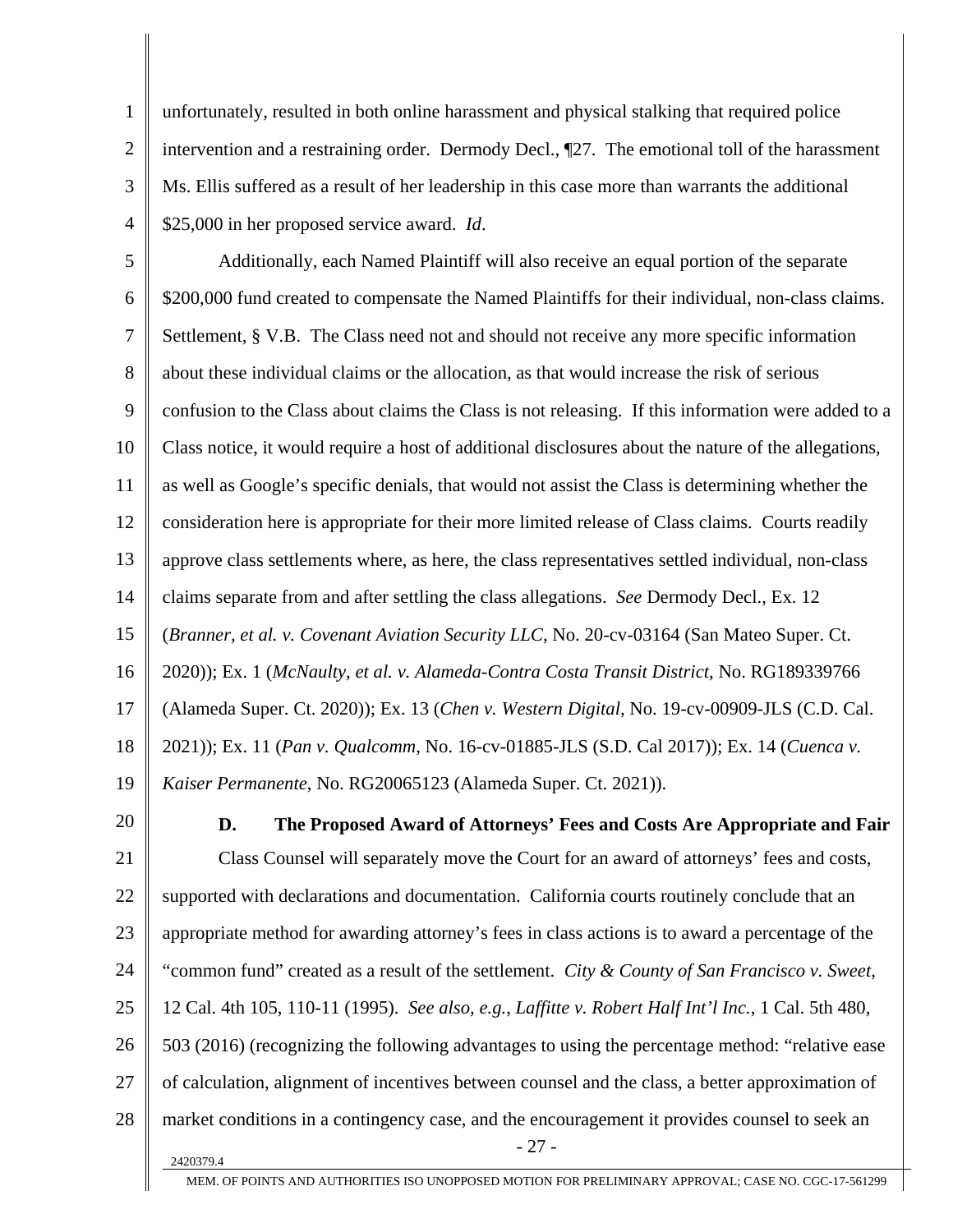early settlement and avoid unnecessarily prolonging the litigation.") (internal quotation marks omitted).

3 4 5 6 7 8 9 10 11 12 13 14 15 The fees requested in this Settlement, constituting 25 percent of the Total Settlement Amount, are below the standard 33 percent fee awards that are commonly approved by California courts. *See, e.g.*, *Laffitte*, 1 Cal. 5th at 503 (affirming fee award of one-third of the common fund in a wage and hour class action); *Consumer Privacy Cases*, 175 Cal. App. 4th 545, 557 n.13 (2009) ("Empirical studies show that, regardless whether the percentage method or the lodestar method is used, fee awards in class actions average around one third of the recovery.") (internal quotation marks omitted); *Smith v. CRST Van Expedited, Inc.*, No. 10-cv-1116-IEG, 2013 WL 163293, at \*5 (S.D. Cal. Jan. 14, 2013) (recognizing the California benchmark for fee awards in class actions as 33 percent). Class Counsel will further request reimbursement of reasonablyincurred costs not to exceed \$1.5 million. Settlement, § X.A; Dermody Decl., ¶ 28. This expense reimbursement is likewise common and appropriate. *See, e.g.*, *Singh v. Roadrunner Intermodal Servs., LLC*, No. 15-cv-01497, 2015 WL 5728415, at \*7-8 (N.D. Cal. Sept. 30, 2015) (approving reimbursement of litigation expenses in employment case).

16 17 18 19 20 21 22 23 The Court need not rule on Class Counsel's fees and costs now; a formal application will be filed prior to the final approval hearing. As will be explained in detail in the application, a fee award of 25 percent of the Total Settlement Amount is reasonable and well-justified in consideration of the risks Class Counsel have undertaken in pursuing this case on a contingency basis and the result achieved on behalf of the Classes. Class Counsel also expended significant time and resources on this matter and will continue to do so without additional compensation over the next three years, as they oversee implementation of the programmatic relief. Dermody Decl., ¶ 28.

24

1

2

#### **VIII. A FINAL APPROVAL HEARING SHOULD BE SCHEDULED**

25 26 27 28  $2420379.4$  - 28 -The final step in the settlement approval process is a final fairness hearing at which the Court may hear additional evidence and argument necessary to make its settlement evaluation. At that hearing, the Court will further address the fairness, adequacy, and reasonableness of the Settlement, the amount of service awards to be awarded to the Class Representatives, the amount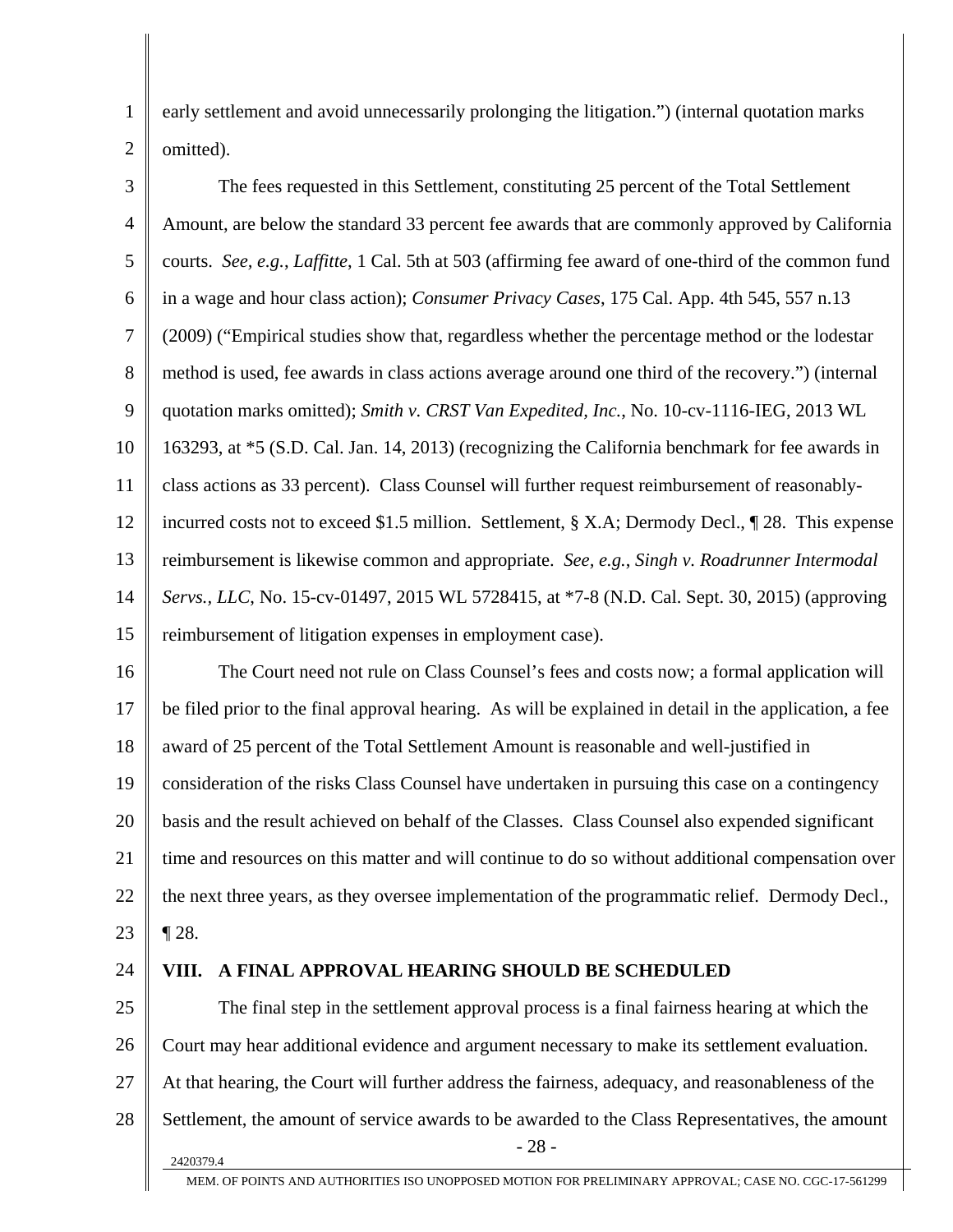1 2 3 4 of attorneys' fees and expenses to be awarded to Class Counsel, and whether final judgment resolving the Claims should be entered. Plaintiffs request that, should the Court grant the instant motion for preliminary approval, a date for a final approval hearing should also be set, along with a schedule of events leading up to the hearing, as follows:

| 5  | <b>Event</b>                                                                                         | <b>Deadline</b>                                                                           |
|----|------------------------------------------------------------------------------------------------------|-------------------------------------------------------------------------------------------|
| 6  | Mailing of Notice                                                                                    | Initial mailing within 34 days of a                                                       |
|    |                                                                                                      | preliminary approval order (the "Order")                                                  |
| 7  | Motion for fees, costs, and service<br>awards                                                        | Filed within 64 days of the Order                                                         |
| 8  | Motion for final approval                                                                            | Filed within 64 days of the Order                                                         |
| 9  | Objections to the settlement and/or<br>motion for fees, costs, and service                           | Must be postmarked or filed online within<br>45 days after initial mailing of the Notice  |
| 10 | awards<br>Any reply in support of motion for                                                         | Filed within 5 court days of the final                                                    |
| 11 | final approval                                                                                       | approval hearing                                                                          |
| 12 | Hearing on Plaintiffs' motions for final<br>approval and for fees, costs, and                        | September 19, 2022 (approximately 90<br>days after the Order)                             |
| 13 | service awards                                                                                       |                                                                                           |
| 14 | <b>CONCLUSION</b><br>IX.                                                                             |                                                                                           |
| 15 |                                                                                                      | For the reasons set forth herein, this Court should preliminarily approve the Settlement, |
| 16 | direct that notice be disseminated to Class Members, and schedule a final approval hearing.          |                                                                                           |
| 17 |                                                                                                      |                                                                                           |
| 18 | Dated: June 10, 2022                                                                                 | Respectfully submitted,                                                                   |
| 19 |                                                                                                      | /s/ Kelly M. Dermody<br>By:                                                               |
| 20 |                                                                                                      | Kelly M. Dermody (SBN 171716)                                                             |
| 21 |                                                                                                      | Anne B. Shaver (SBN 255928)<br>Michelle Lamy (SBN 308174)                                 |
| 22 |                                                                                                      | LIEFF CABRASER HEIMANN &<br>BERNSTEIN, LLP                                                |
| 23 |                                                                                                      | 275 Battery St., 29th Floor<br>San Francisco, CA 94111                                    |
| 24 |                                                                                                      | Telephone: (415) 956-1000<br>Facsimile: (415) 956-1008                                    |
| 25 |                                                                                                      | kdermody@lchb.com<br>ashaver@lchb.com                                                     |
| 26 |                                                                                                      | mlamy@lchb.com                                                                            |
| 27 |                                                                                                      |                                                                                           |
| 28 |                                                                                                      |                                                                                           |
|    | 2420379.4                                                                                            | $-29-$                                                                                    |
|    | MEM. OF POINTS AND AUTHORITIES ISO UNOPPOSED MOTION FOR PRELIMINARY APPROVAL; CASE NO. CGC-17-561299 |                                                                                           |